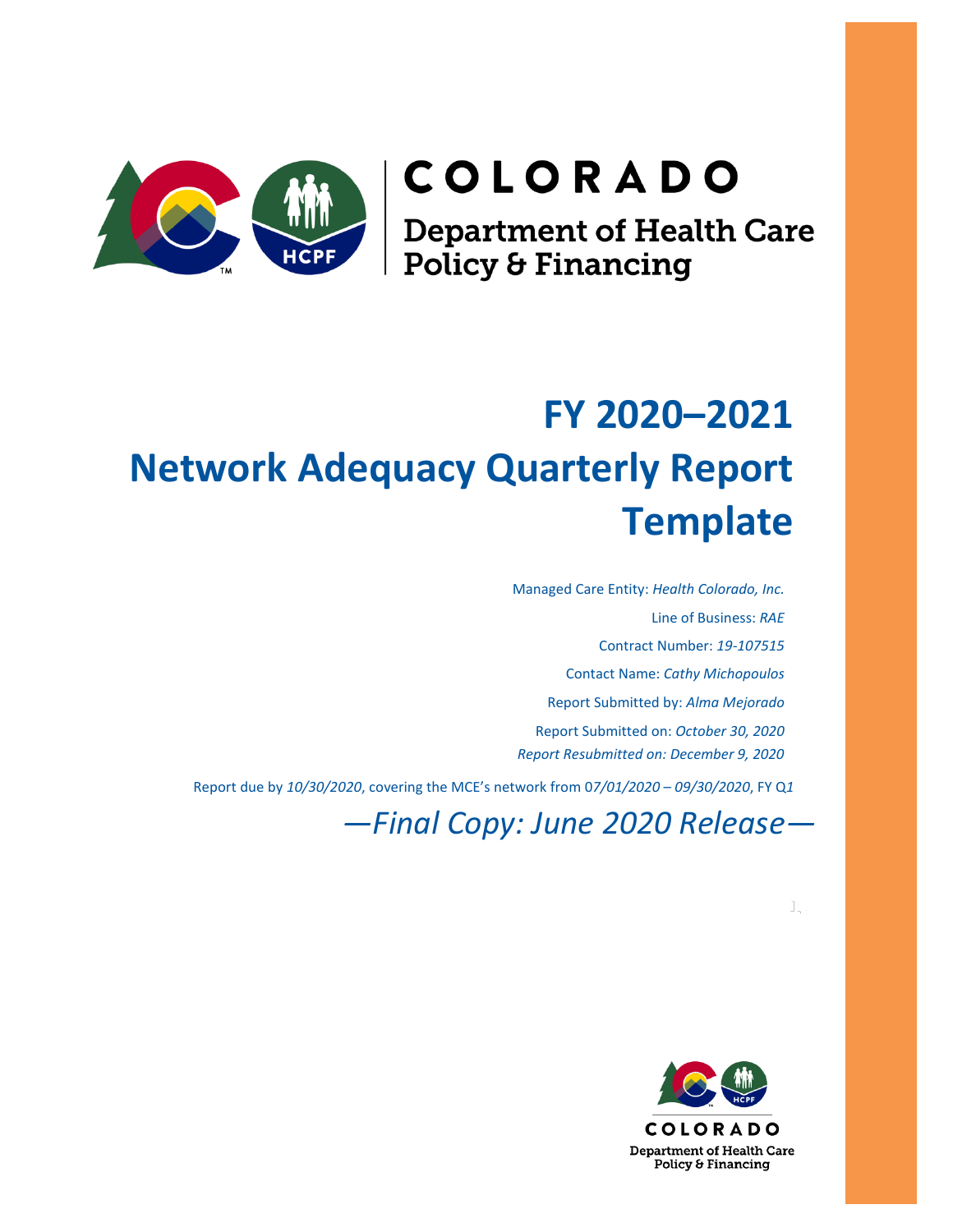

### **Contents**

| 1.          | <b>Instructions for Using the Network Adequacy Quarterly Report Template </b> 1-1 |
|-------------|-----------------------------------------------------------------------------------|
|             |                                                                                   |
|             |                                                                                   |
|             |                                                                                   |
| 2.          |                                                                                   |
|             |                                                                                   |
| 3.          |                                                                                   |
|             |                                                                                   |
|             |                                                                                   |
| 4.          |                                                                                   |
|             |                                                                                   |
| 5.          |                                                                                   |
|             |                                                                                   |
| ${\bf A}$   |                                                                                   |
| B           |                                                                                   |
|             |                                                                                   |
|             |                                                                                   |
| $\mathbf C$ |                                                                                   |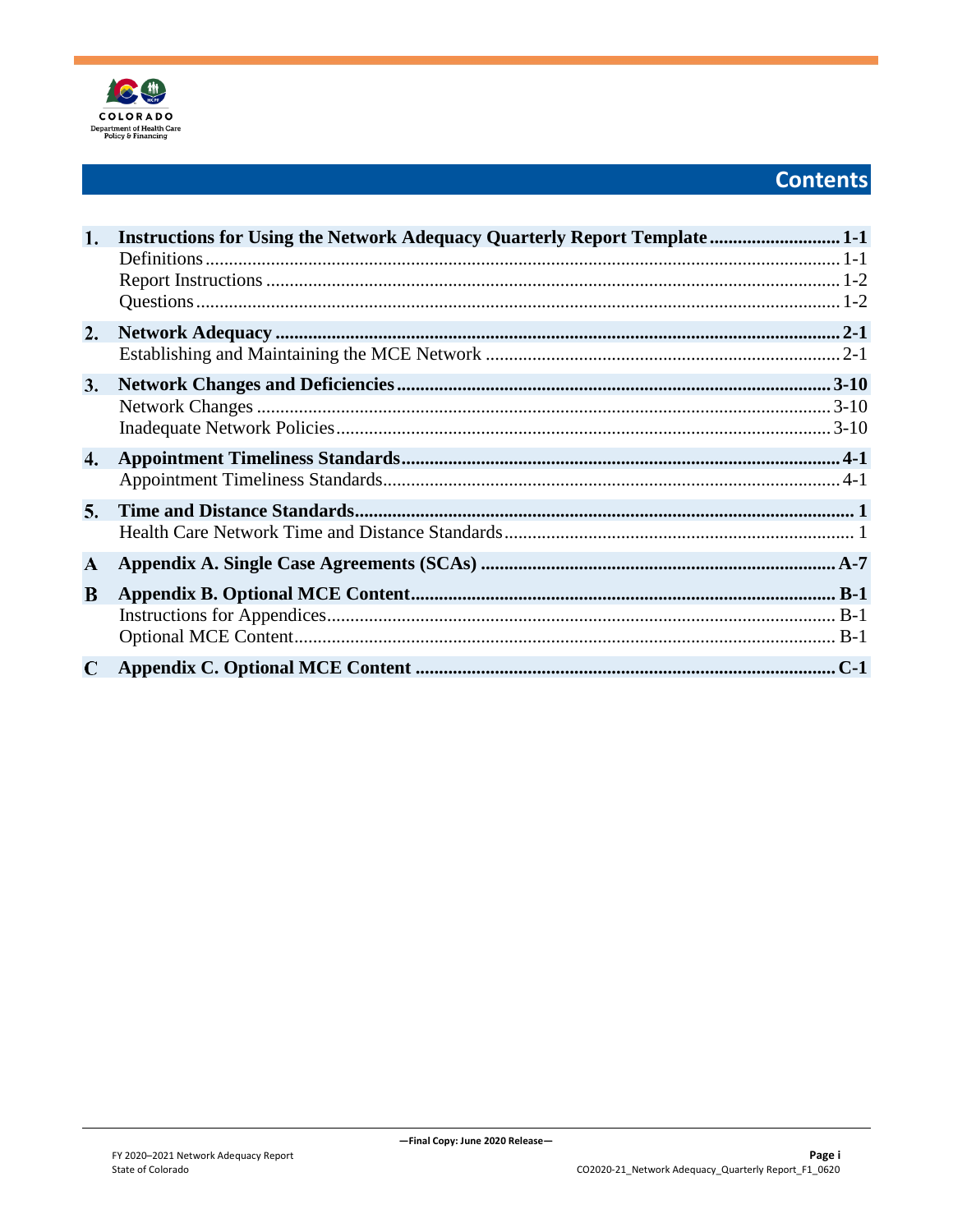

### <span id="page-2-0"></span>**Instructions for Using the Network Adequacy Quarterly Report Template**

This document contains the June 2020 release of a standardized template for use by all Colorado Medicaid or CHP+ Managed Care Entities (MCEs) for quarterly Network Adequacy (NA) reporting to the Colorado Department of Health Care Policy and Financing (HCPF). Each MCE should generate one quarterly NA report for each applicable line of business (i.e., CHP+ MCO, Medicaid MCO, and RAE); the report shall contain template elements applicable to the line of business. Network categories required for quarterly reporting are defined in the CO Network Adequacy Crosswalk Definitions (June 2020 version).

The practitioners, practice sites, and entities included in the quarterly NA report will include ordering, referring, and servicing contractors that provide care through a Colorado Medicaid or CHP+ MCE. To ensure consistent data collection across MCEs, each MCE must use this HCPF-approved report template (MS Word and MS Excel templates) to present the MCE's quarterly NA report and data for the corresponding practitioners, practice sites, and entities. Report due dates will align with those outlined in the MCE's contract, unless otherwise stated.

| Fiscal Year (FY) Quarter (Q) Reported | <b>Months Included in the Report</b> |
|---------------------------------------|--------------------------------------|
| FY 2019-20 Q4                         | April, May, June                     |
| FY 2020-21 Q1                         | July, August, September              |
| FY 2020-21 Q2                         | October, November, December          |
| FY 2020-21 Q3                         | January, February, March             |

### <span id="page-2-1"></span>**Definitions**

- "MS Word template" refers to the *CO2020-21\_Network Adequacy\_Quarterly Report Word Template\_F1\_0620* document.
- "MS Word MCE Data Requirements" refers to the *CO2020-21\_Network Adequacy\_MCE\_DataRequirements\_F1\_0620* document that contains instructions for each MCE's quarterly submission of Member and network data.
- "MS Excel Geoaccess Compliance template" refers to the *CO2020-21\_Network Adequacy\_Quarterly Report Excel Template\_<MCE Type>\_Geoaccess Compliance* spreadsheet.
	- MCEs will use this file to supply county-level results from their GeoAccess compliance calculations, including practitioner to Member ratios and time/distance calculations.
- Use the Colorado county designations from the Colorado Rural Health Center to define a county as urban, rural, or frontier; the most recent county-level map is available at the following website:
	- <https://coruralhealth.org/resources/maps-resource>
	- Note: Urban counties with rural areas (e.g., Larimer County) should be reported with the rural counties and use rural time/distance standards.
- A "practice site" or "practice" refers to a physical healthcare facility at which the healthcare service is performed.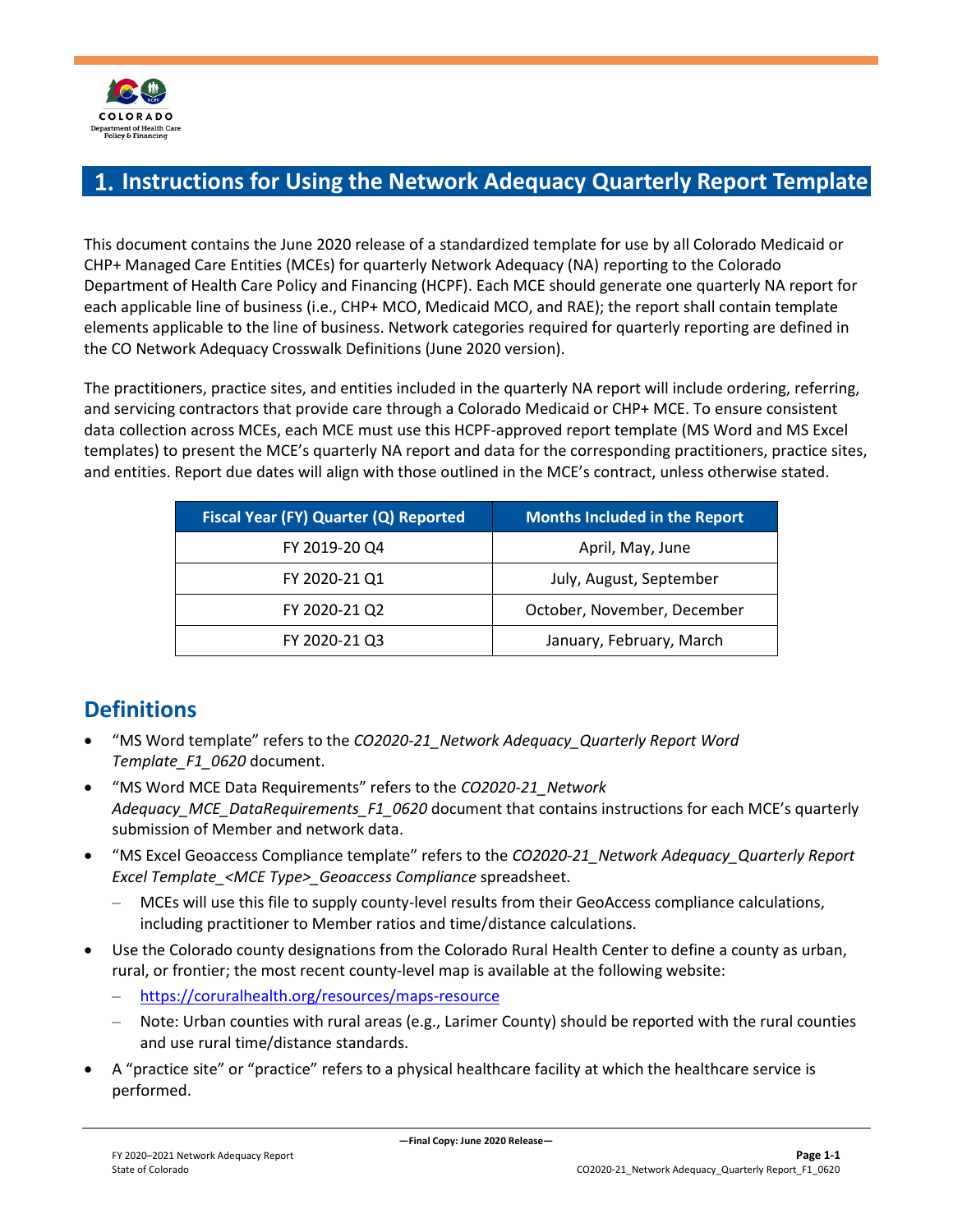

- A "practitioner" refers to an individual that personally performs the healthcare service, excluding single case agreement (SCA) practitioners.
- An "entity" refers to a facility-level healthcare service location (e.g., hospital, pharmacy, imaging service facility, and/or laboratory).

### <span id="page-3-0"></span>**Report Instructions**

Each MCE should use this template to generate one quarterly NA report for each applicable line of business (i.e., CHP+ MCO, Medicaid MCO, and RAE); the report shall contain template elements applicable to the line of business. The MCE should update the highlighted, italicized data fields on the cover page of this template to reflect their contact information, contract information, and report dates associated with the current report submission.

This report template contains a comprehensive list of NA requirements for the CHP+ MCO, Medicaid MCO, and RAE lines of business. Each table in this MS Word document contains a header row, which confirms the applicable line(s) of business for each response. The table below shows expected network categories by MCE type. The accompanying MS Excel spreadsheets contain tabs in which network data can be imported (e.g., Member counts, ratio results, time/distance calculation results).

| <b>Network Category</b>                                                                 | <b>CHP+ MCO</b> | <b>Medicaid MCO</b> | <b>RAE</b> |
|-----------------------------------------------------------------------------------------|-----------------|---------------------|------------|
| <b>Facilities (Entities)</b><br>(Hospitals, Pharmacies, Imaging Services, Laboratories) | x               | X                   |            |
| Prenatal Care and Women's Health Services                                               | х               | X                   | x          |
| Primary Care Providers (PCPs)                                                           | X               | X                   | х          |
| <b>Physical Health Specialists</b>                                                      | x               | Χ                   |            |
| <b>Behavioral Health Specialists</b>                                                    | x               |                     | х          |
| <b>Ancillary Physical Health Services</b>                                               |                 |                     |            |
| (Audiology, Optometry, Podiatry,<br>Occupational/Physical/Speech Therapy)               | х               | х                   |            |

### <span id="page-3-1"></span>**Questions**

• Contact the MCE's Department contract manager or specialist for data submission instructions and assistance with questions or access to HCPF's FTP site.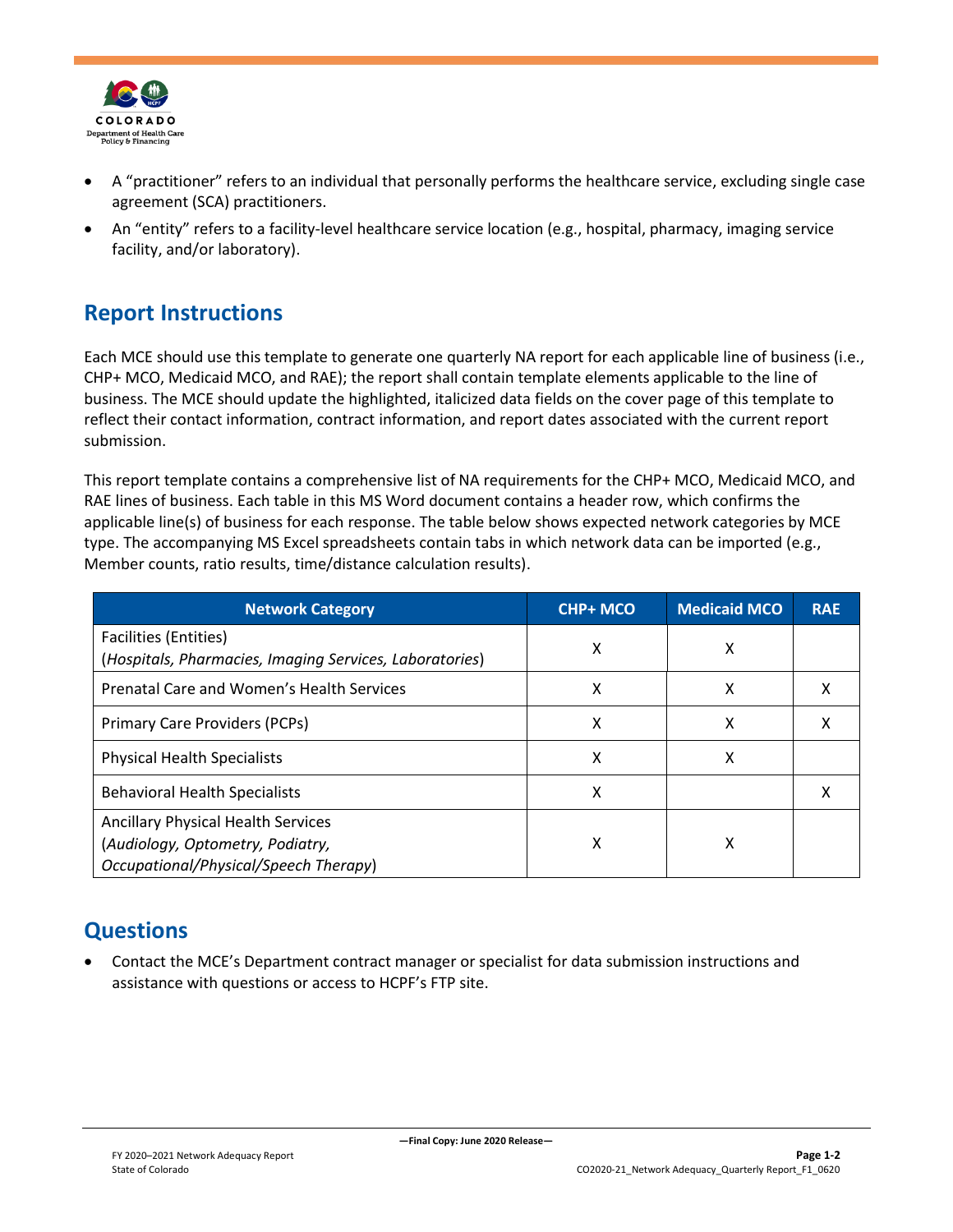

### **Network Adequacy**

### <span id="page-4-1"></span><span id="page-4-0"></span>**Establishing and Maintaining the MCE Network**

Supporting Contract Reference: The MCE shall maintain a network that is sufficient in numbers and types of practitioners/practice sites to assure that all covered services to Members will be accessible without unreasonable delay. The MCE shall demonstrate that it has the capacity to serve the expected enrollment in that service area.

- To count Members, include each unique Member enrolled with the MCE and line of business as of the last day of the measurement period (e.g., June 30, 2020, for the quarterly report due to the Department on July 30, 2020).
- To count practitioners/practice sites:
	- Include each unique practitioner/practice sites contracted with the MCE and line of business as of the last day of the measurement period (e.g., June 30, 2020, for the quarterly report due to the Department on July 30, 2020).
	- Define unique individual practitioners using Medicaid ID; a practitioner serving multiple locations should only be counted once for the count of practitioners and ratio calculations.

**Define unique practice sites by de-duplicating records by location, such that a single record is shown for each physical location without regard to the number of individual practitioners at the location.**

|                                                                                        |               | <b>Previous Quarter</b> |               | <b>Current Quarter</b> |  |
|----------------------------------------------------------------------------------------|---------------|-------------------------|---------------|------------------------|--|
| <b>Requirement</b>                                                                     | <b>Number</b> | <b>Percent</b>          | <b>Number</b> | <b>Percent</b>         |  |
| Sample                                                                                 | 0             | 0.0%                    | 0             | 0.0%                   |  |
| CHP+ MCO, Medicaid MCO, RAE                                                            |               |                         |               |                        |  |
| <b>Total Members</b>                                                                   | 126,016       | N/A                     | 130,923       | N/A                    |  |
| Total primary care practitioners (i.e., PROVCAT codes<br>beginning with "PV" or "PG")  | 430           | N/A                     | 449           | N/A                    |  |
| Primary care practitioners accepting new Members                                       | 426           | 99.1%                   | 445           | 99.1%                  |  |
| Primary care practitioners offering after-hours appointments                           | 159           | 37.0%                   | 158           | 35.2%                  |  |
| New primary care practitioners contracted during the quarter                           | 5             | 1.2%                    | 31            | 6.9%                   |  |
| Primary care practitioners that closed or left the MCE's<br>network during the quarter | 8             | 1.9%                    | 11            | 2.4%                   |  |

### **Table 1A-Establishing and Maintaining the MCE Network: Primary Care Data**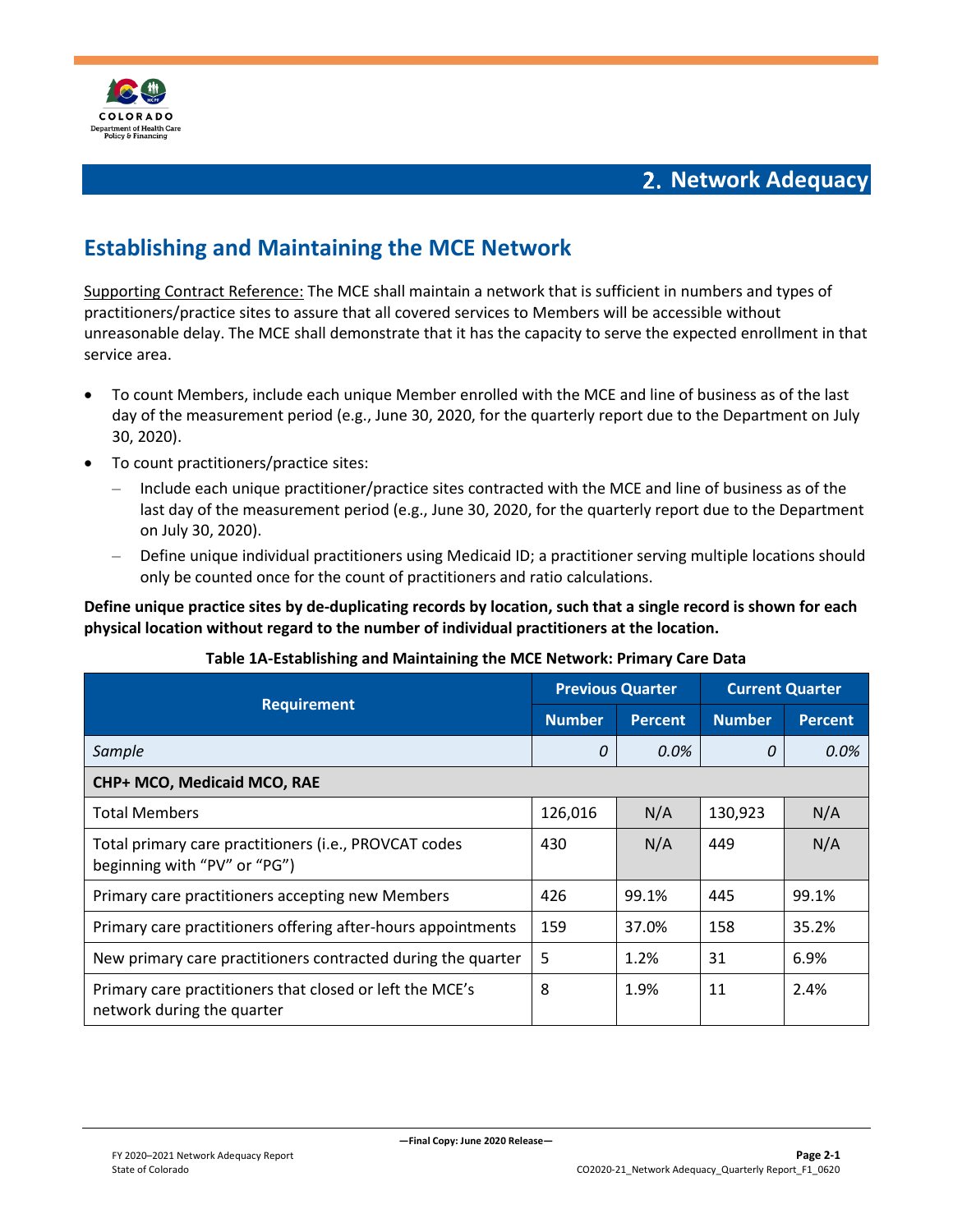

#### **Table 1B-Establishing and Maintaining the MCE Network: Primary Care Discussion**

**Describe any barriers that affect the MCE's ability to maintain a sufficient network in number and type of primary care practitioners to assure that all covered services will be accessible to Members without unreasonable delay.**

**If utilized, describe the impact telehealth services had in overcoming these barriers. Describe the methods used to monitoring the availability and usage of telehealth services.**

#### **CHP+ MCO, Medicaid MCO, RAE**

Health Colorado, Inc. (HCI) maintained a network of providers across the region in number and type of primary care practitioners to assure that all covered services will be accessible to Members immediately. HCI has meets time and distance standards for the majority of our Membership. Areas of need include practitioners for adult population or providers serving only pediatrics in Baca, Chaffee, Conejos, Crowley, Lake, Las Animas, Mineral, Prowers, Pueblo, Rio Grande and Saguache. Additionally, need Gynecology, OB/GYN (MD, DO, NP) that serve as primary care practitioners in Baca, Conejos, Las Animas, Mineral, Prowers, Pueblo, Rio Grande.

During the reporting period, Parkview Ancillary Services added a new location (Medicaid ID 9000183754) in Pueblo with one practitioner who serves all ages. Valley-Wide Health Systems (VWHS) is opening two new practices in second quarter of the fiscal year located in Buena Vista and Canon City. VWHS expects to add an OB/GYN that serves as a PCP to their practice in the Fall of 2020. In addition, San Luis Valley Behavioral Health Group is planning to open a PCP practice during the third quarter of the fiscal year. Furthermore, Steel City Pediatrics, located in Pueblo has agreed to sign a contract to join the HCI network. HCI expects they will join the network by the next report. Through these additions, HCI will address network needs identified in the previous quarter of adult and pediatric populations within the Pueblo, Chaffee, and Fremont counties.

HCI continues to be concerned about the manner practitioners serving both adults and pediatrics populations are limited to the category of Family Medicine practitioners. This underrepresents HCI's ability to meet the primary care needs and offer Member choice. HCI maintains a strong network of Family Medicine practitioners throughout the region to meet the needs of Members of all ages and genders within the access to care standard requirements. Federally Qualified Health Centers (FQHCs) in the network, Valley-Wide Health Systems and Pueblo Community Health Center, have a large number of Family Medicine Practitioners that are able to serve Members of all ages and genders, and offer women's health services and culturally appropriate services. In rural and frontier regions where practitioners are in short supply, Family Medicine Practitioners are better equipped to serve the various needs of the community. All providers can access telephone interpreter services for languages not available through their staff by contacting HCI.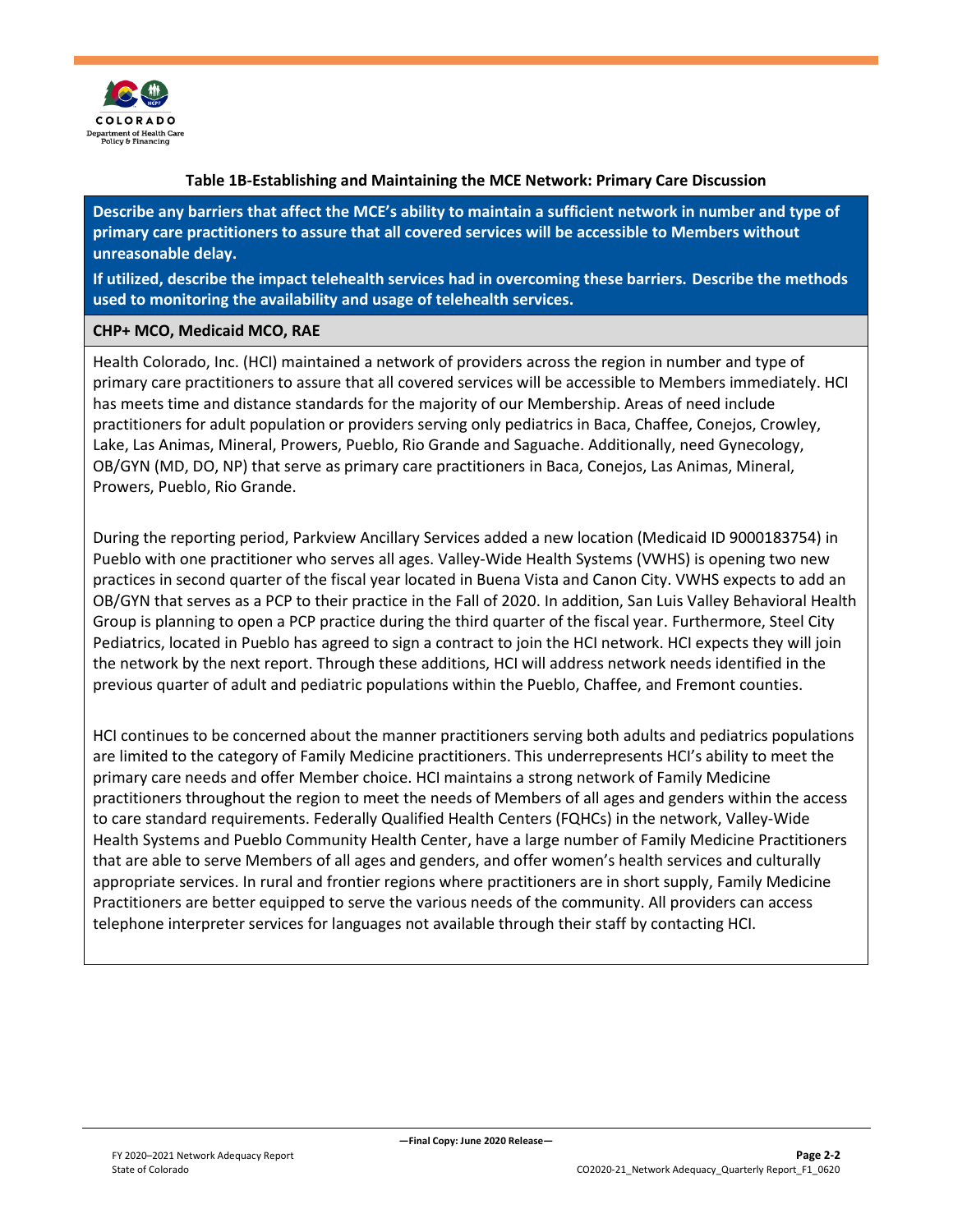

**Describe any barriers that affect the MCE's ability to maintain a sufficient network in number and type of primary care practitioners to assure that all covered services will be accessible to Members without unreasonable delay.**

**If utilized, describe the impact telehealth services had in overcoming these barriers. Describe the methods used to monitoring the availability and usage of telehealth services.**

### **CHP+ MCO, Medicaid MCO, RAE**

HCI has not identified additional Gynecology, OB/GYN (MD, DO, NP) or (PA) which serve as primary care practitioners in the region. As noted above, Family Medicine Practitioners offer women's health services in the region. Most of the Gynecologists in the region work as specialists only and provide access to covered services. Heart of the Rockies, a Rural Health Center, has Gynecologists as part of its Critical Access Hospital which is within the same building as the primary care practice. When appropriate, Medicaid Members received a specialist referral to receive care from the Gynecologists. In other counties, where there is no Gynecologist available and needs services with this specialty outside of the area, then HCI will support the Member access needed care.

HCI continues to work with PCP practices to understand their use of telehealth services. During this quarter, twenty-one (21) practice locations reported using telehealth on limited services; however, they also reported experiencing overall reduced billing of routine and well-care services during the COVID-19 crisis. Southern Colorado Hospital District (SECHD) has made strides to improve their access through telehealth for primary, specialty and behavioral health. They invested early in the pandemic on a user-friendly telehealth platform and trained their staff on it. In addition, Rocky Ford Family Health Center has reported using telehealth to continue to treat patients during the pandemic, especially when the local skilled nursing facilities were under quarantine. Additionally, PCPs report offering some form of telehealth services in their clinic for specialty care gaps including behavioral health, psychiatry, and medical specialties such as infectious disease and family planning. HCI continues to promote Care on Location for telemedicine for virtual urgent care services on the website. Dr. Savage, the CEO of Care on Location, presented at our October Performance Improvement Advisory Council meeting. His presentation included a overview of services they provide as well as a demonstration of some of the technology utilized by his team HCI anticipates that both Member and provider experience to telehealth services during the COVID-19 crisis will increase comfort levels with the technology and will have a lasting impact on service delivery

During the reporting period, HCI made advances in the strategies to ensure that the PCP network has a sufficient number of providers to serve Members based on the maximum distance for their county classification.

1- Conducted quarterly review of the Enrollment Summary Report with data of non-contracted providers to identify PCP practices in the Region that are offering services to Medicaid Members, but not currently part of the network. In the previous report, HCI identified nineteen (19) practices for potential recruitment as a PCP, of which, ten (10) are located in Pueblo County, four (4) in Fremont, two (2) in Otero, and one (1) in each of the following counties: Alamosa, Custer, and Huerfano. HCI initiated outreach to learn more about their practice and confirm that they meet PCP criteria and have interest in joining the network. Practices outreached have not responded to inquiries to discuss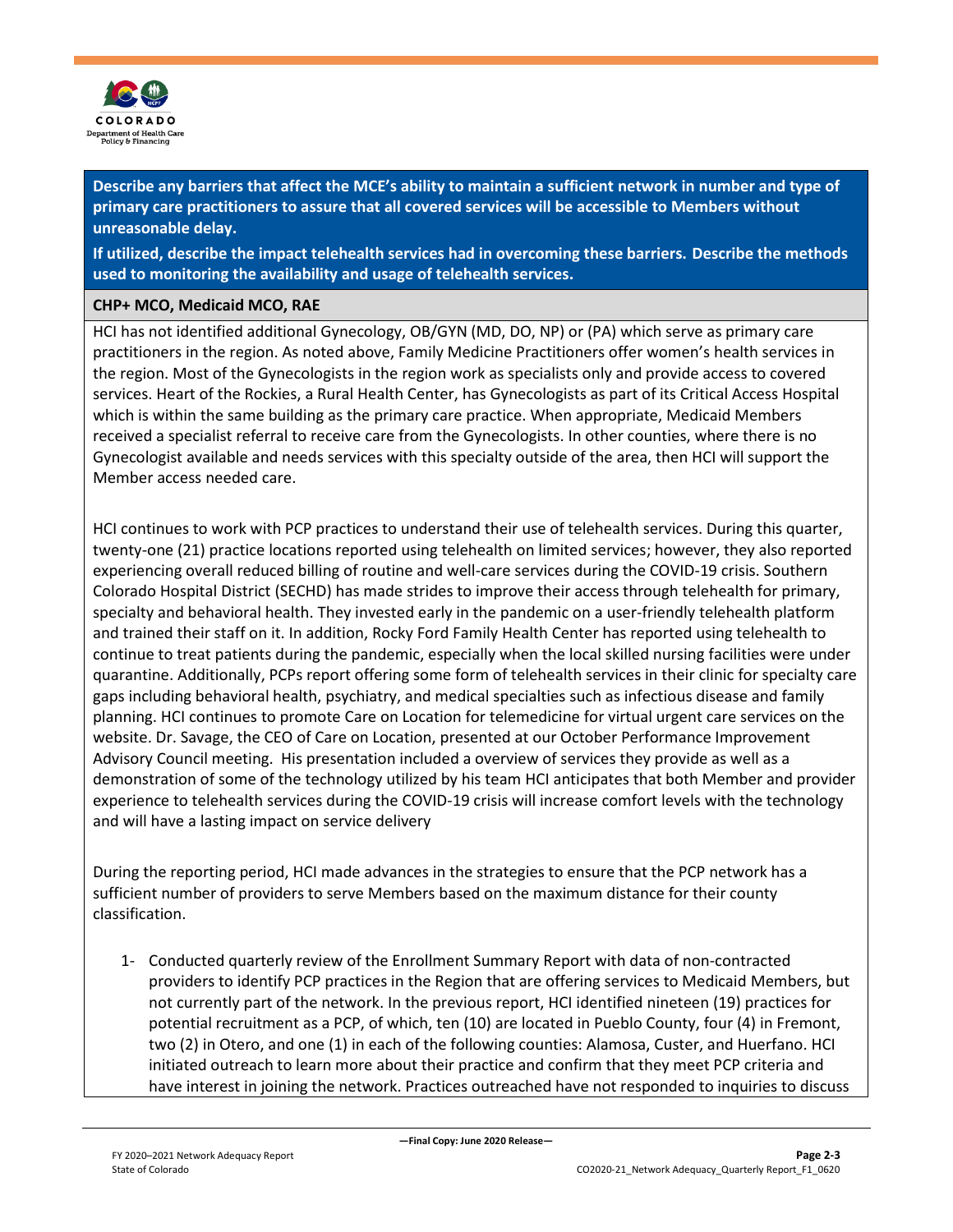

**Describe any barriers that affect the MCE's ability to maintain a sufficient network in number and type of primary care practitioners to assure that all covered services will be accessible to Members without unreasonable delay.**

**If utilized, describe the impact telehealth services had in overcoming these barriers. Describe the methods used to monitoring the availability and usage of telehealth services.**

#### **CHP+ MCO, Medicaid MCO, RAE**

contracting. HCI will continue outreach for recruitment to address the gaps identified through the GeoAccess analysis noted in Tables 11-13.

- 2- Conducted review of the Department of Regulatory Agency (DORA) Registry to identify providers with licensures that meet primary care provider criteria and are located within the region. Based on the review, no additional providers were identified which met the PCP criteria for recruitment within the region.
- 3- Worked with PCPs to identify the use of telehealth services within the region. HCI reports 90 PCP practitioners, which offer telehealth services. For example, the practitioners at Rocky Ford Family Health Center use telehealth to serve their patients that are not able to travel due to COVID-19 concerns. They also use telehealth to connect their patients with specialists.
- 4- Leverage community connections through the regional Program Improvement Advisory Council and Health Neighborhood Collaborative to obtain information on potential providers in the frontier and rural counties, which may be poised to join the network. The second benefit of using community-level feedback is that they may offer insight on the best way to initiate recruitment, including warm introduction. This may improve the provider's interest in joining the network. Through community engagement, HCI learned that Dr. James Simony, who left Parkview Ancillary Group, has opened a practice named Steel City Pediatrics in Pueblo. They have agreed to join the HCI network. HCI expects agreement will be signed by the next report.

|                                                                                            | <b>Previous Quarter</b> |                | <b>Current Quarter</b> |                |
|--------------------------------------------------------------------------------------------|-------------------------|----------------|------------------------|----------------|
| <b>Requirement</b>                                                                         |                         | <b>Percent</b> | <b>Number</b>          | <b>Percent</b> |
| Sample                                                                                     | 0                       | $0.0\%$        | 0                      | $0.0\%$        |
| CHP+ MCO, Medicaid MCO, RAE                                                                |                         |                |                        |                |
| <b>Total Members</b>                                                                       | 126,016                 | N/A            | 130,923                | N/A            |
| Total behavioral health practitioners (i.e., PROVCAT codes<br>beginning with "BV" or "BG") | 1,804                   | N/A            | 1,872                  | N/A            |
| Behavioral health practitioners accepting new Members                                      | 1,804                   | 100%           | 1,872                  | 100%           |

### **Table 2A-Establishing and Maintaining the MCE Network: Behavioral Health Data**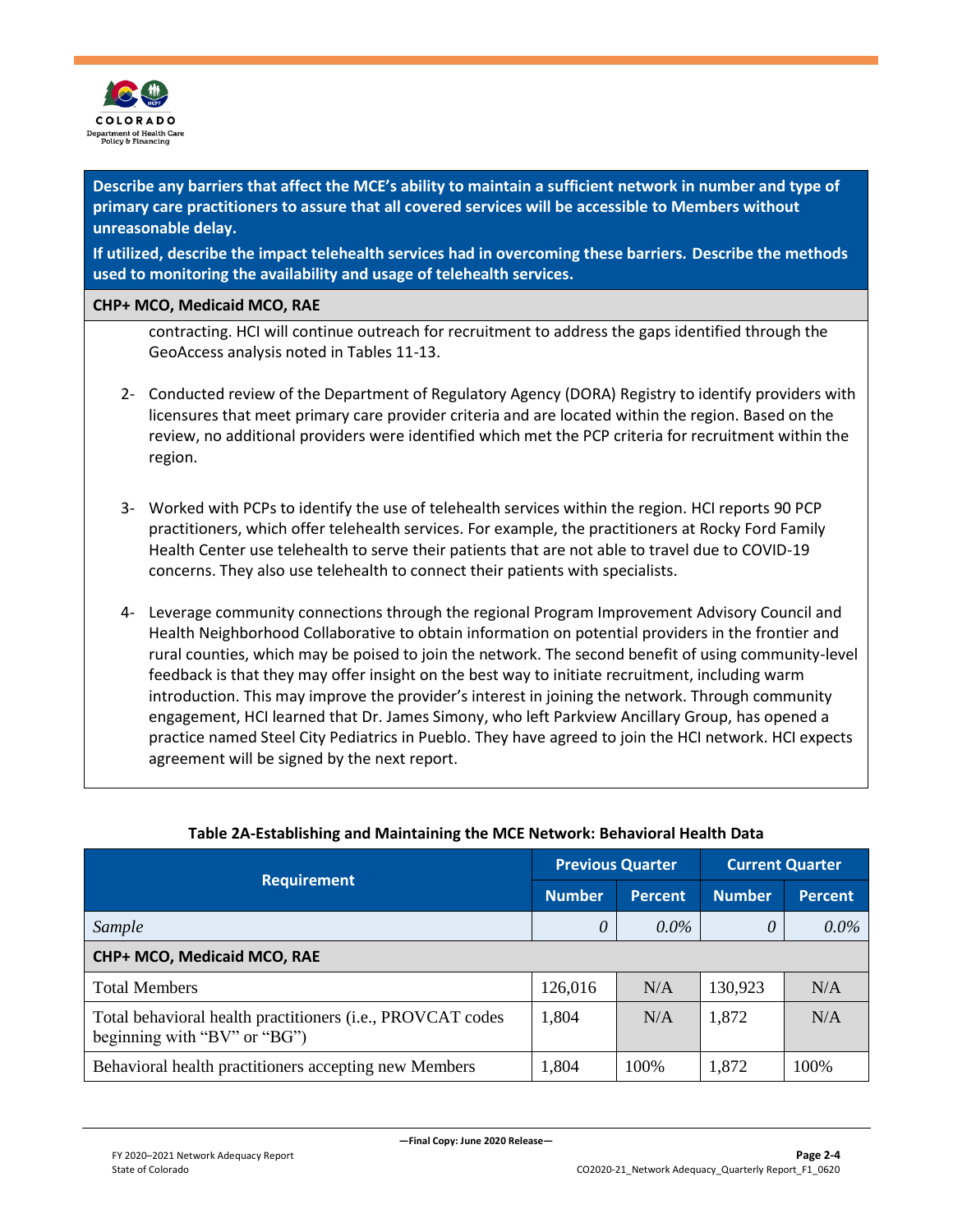

| <b>Requirement</b>                                                                          |     | <b>Previous Quarter</b> |               | <b>Current Quarter</b> |  |
|---------------------------------------------------------------------------------------------|-----|-------------------------|---------------|------------------------|--|
|                                                                                             |     | <b>Percent</b>          | <b>Number</b> | <b>Percent</b>         |  |
| Behavioral health practitioners offering after-hours<br>appointments                        | 494 | 27.4%                   | 486           | 26.0%                  |  |
| New behavioral health practitioners contracted during the<br>quarter                        | 150 | 8.3%                    | 107           | 5.71%                  |  |
| Behavioral health practitioners that closed or left the MCE's<br>network during the quarter | 415 | 23.0%                   | 39            | 2.1%                   |  |

### **Table 2B-Establishing and Maintaining the MCE Network: Behavioral Health Discussion**

**Describe any barriers that affect the MCE's ability to maintain a sufficient network in number and type of behavioral health practitioners to assure that all covered services will be accessible to Members without unreasonable delay. If your network includes out-of-state practitioners serving Members enrolled with the MCE please describe.**

**If utilized, describe the impact telehealth services had in overcoming these barriers. Describe the methods used to monitoring the availability and usage of telehealth services.**

#### **CHP+ MCO, Medicaid MCO, RAE**

HCI has 107 new providers from the report and removal of 39 providers, a net increase of 68 providers for this report. The additional providers were due to providers completing credentialing and facilities validating their provider rosters where they reported new providers. The new facility provider rosters removed those providers that have left the facility. Similar to the previous report, the majority of the providers removed from the report were staff providers with no confirmed Medicaid ID or active status within the facility. Additionally, the data management activities conducted during the quarter further corrected provider name spelling. Finally, HCI removed all providers with out of state service address. HCI is validating with the contracted providers that have out of state service locations to determine whether their demographics are accurate and serving Medicaid Members in those location, including telehealth services. Providers that confirm that they offer telehealth services in those locations will be included in future reports as part of the network. Additionally, any notification of outdated service locations will be corrected in the system. This process is helping HCI increase capacity of qualified Medicaid Enrolled providers with telehealth services. As the data is dynamic and contingent on ongoing validation of the provider record, HCI anticipates the number of providers will continue to fluctuate quarter over quarter.

HCI's network of behavioral health providers in Pueblo meets ninety-nine (99%) percent of standards. Since majority of the practitioners center in the city of Pueblo, Medicaid Members residing in the border of the county (which would more accurately define as a rural community than urban) have limited practitioners within the 30-mile radius. In those areas, there are no sufficient behavioral health providers to meet the requirement. Also, the addition of practitioners in the county has not positively impacted the standards because they are not located within the 30-mile radius from all Medicaid Members.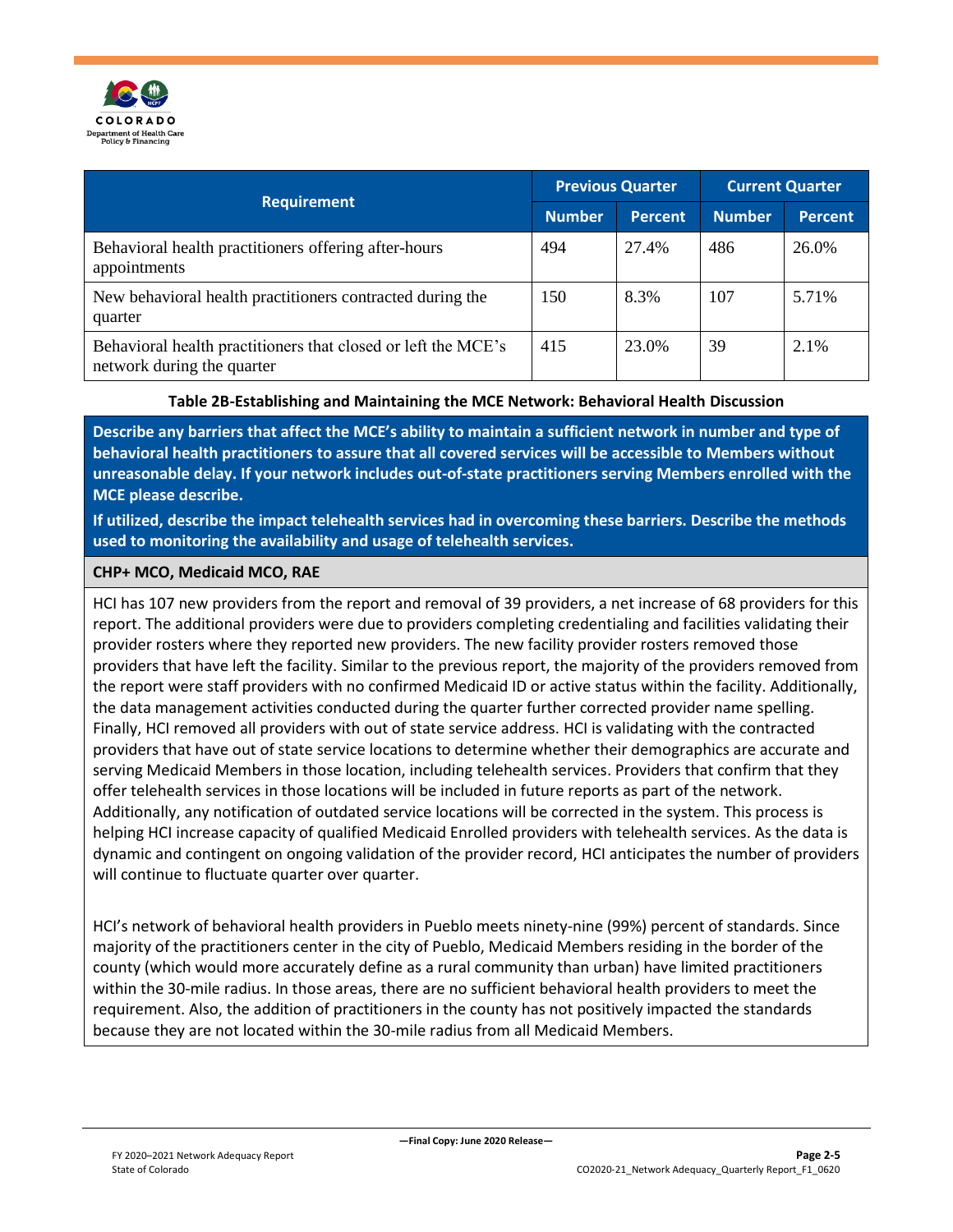

**If utilized, describe the impact telehealth services had in overcoming these barriers. Describe the methods used to monitoring the availability and usage of telehealth services.**

### **CHP+ MCO, Medicaid MCO, RAE**

HCI did not meet one hundred (100%) percent of the standards for Psychiatrists and Other Psychiatric Prescribers in Pueblo and Powers. While there are limited available providers licensed to prescribe within the region, changes in the HCPF Coding Manual has made recruitment and retention more challenging. Since prescribers who do not meet the Behavioral Health Specialty Provider Criteria are required to bill Fee-For-Service for Evaluation & Management (E&M) Codes, they no longer have an incentive to contract with HCI. Parkview Ancillary Group terminated their group agreement with 12 practitioners in the reporting year due to the E&M billing changes.

Across the region, HCI did not meet one hundred (100%) percent access within the required distance to Psychiatric Hospitals or Psychiatric Units in Acute Care Facilities and Psychiatric Residential Treatment Facilities. Parkview Medical Center terminated their behavioral health contract for HCI in September 2020, which further reduced access to inpatient services. HCI is closely monitoring Members presenting in Parkview's Emergency Room (ER). HCI is working with local community mental health centers and Health Solutions to evaluate Members for an appropriate discharge plan and placement based on the Member needs within the network. This includes leveraging non-inpatient services such as ATUs, for Member care. When appropriate, HCIs clinical team is in communication with network inpatient facilities to locate a bed and transition the Member. In situations where appropriate placement is not available, HCI has negotiated oneday inpatient authorization with Parkview to ensure Member care and allow time to transition Member to an in-network facility.

Partner CMHCs, are working to increase capacity in services within the region. Southeast Health Group (SHG) is expected to add an Acute Treatment Unit (ATU) to its Regional Assessment Center in La Junta (Otero county) in the Fall of 2020. This will allow the SHG to perform co-occurring SUD and mental health crisis inpatient services for individuals close to home. Similarly, Solvista Health is planning a six bed ATU in the Summer of 2021, which will be connected to Heart of the Rockies Regional Medical Center in Salida (Chaffee county). The addition of the two facilities will increase capacity for services for Members in their community.

Here is the status of the strategies that are underway to fill the gaps in provider needs outlined above within the region: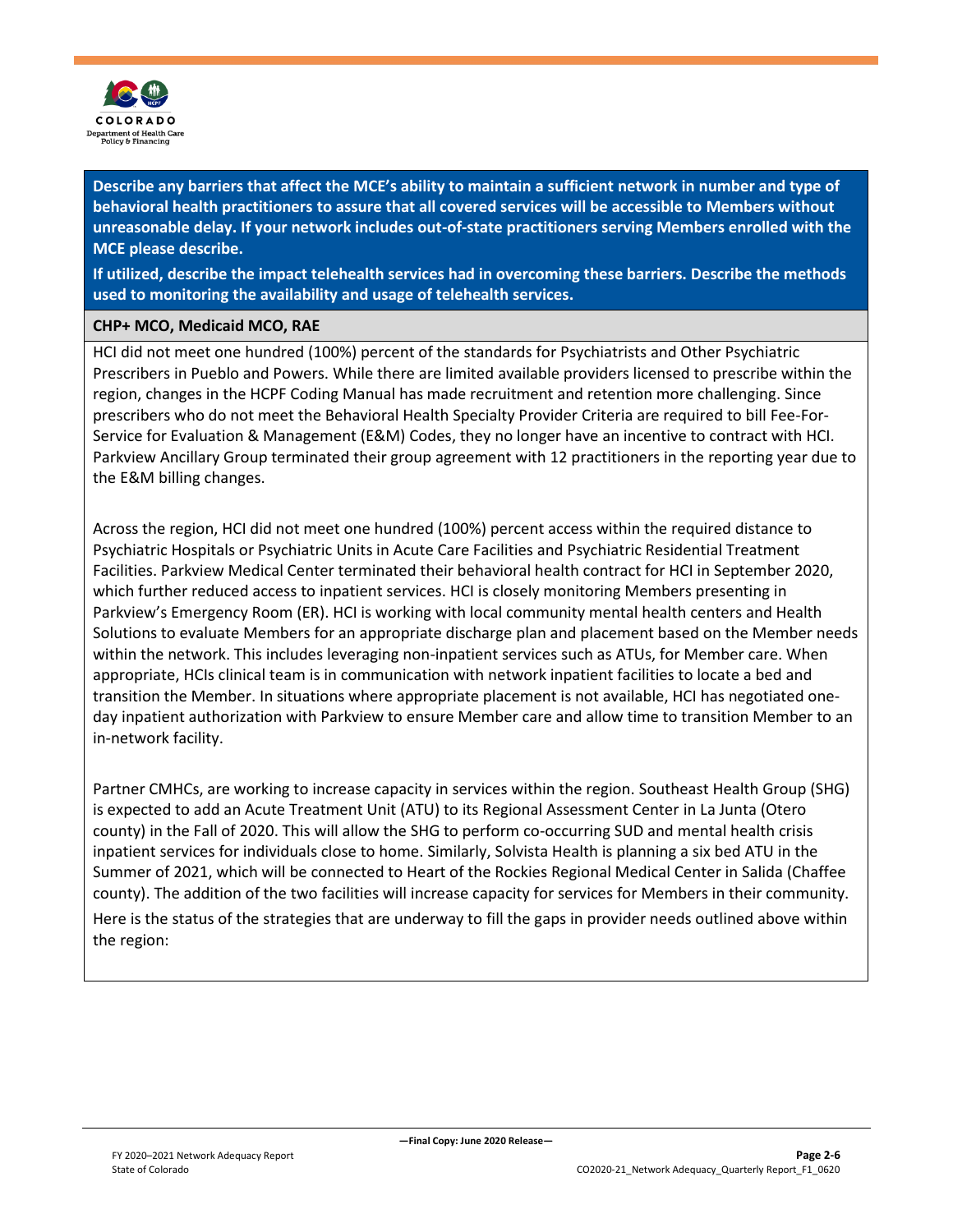

**If utilized, describe the impact telehealth services had in overcoming these barriers. Describe the methods used to monitoring the availability and usage of telehealth services.**

### **CHP+ MCO, Medicaid MCO, RAE**

- 1- Tracked utilization, Single Case Agreement (SCA) data, and historical claims information to identify providers who are currently providing services to Health First Colorado (Medicaid) Members. As part of the on-going monitoring of the SCA data, HCI actively outreached providers that have received multiple SCAs in the previous six (6) months. HCI has been working with nine (9) providers: four (4) in Pueblo, three (3) in El Paso, one (1) in Alamosa, and one (1) in Chaffee counties) with SCAs to join the network. A dedicated HCI staff is assisting the five (5) providers who initiated credentialing in the previous report to complete the process.
- 2- Conducted review of current listings of Health First Colorado (Medicaid) participating providers and Department of Regulatory Agencies (DORA) registry to identify providers within the region. HCI outreached providers identified through the listings of Health First Colorado participating providers and the DORA Registry. The majority of the providers with service locations in the rural and frontier counties identified through these listings are associated with the local CMHCs. There were no independent providers identified through this research for recruitment. In the previous report, HCI identified five (5) potential providers for recruitment. These providers are not Health First Colorado enrolled providers. There is no change in outreach for these providers from previous report. The outreach has had limited success as these providers are currently not serving Health First Colorado (Medicaid) Members and have limited incentive to join the network. Provider Relations will continue to outreach these providers for recruitment and learn more effective approaches to recruit providers to serve Medicaid Members. Additionally, HCI will continue to review the DORA registry to identify new providers in the region to research and recruit should they meet the licensure requirements.
- 3- Monitored operational processes to successfully recruit and report behavioral health providers. During the reporting period, HCI continued to focus on supporting providers in the credentialing process to complete the application and join the network. Specifically, HCI prioritized Provider Relations staff training to enhance understanding of the credentialing process to communicate with providers around correct application and address potential barriers. This has helped address provider concerns in timely manner and offer transparency on the status of their application.

At the end of the reporting period, there were 203 behavioral health individual providers and facilities across the state in the credentialing process for Medicaid. This was a decrease from 312 providers in the credentialing process in the previous quarter. Providers outside of the region are interested in joining the HCI Medicaid network because they have service locations in bordering counties or in counties where there is a network gap based on GeoAccess review.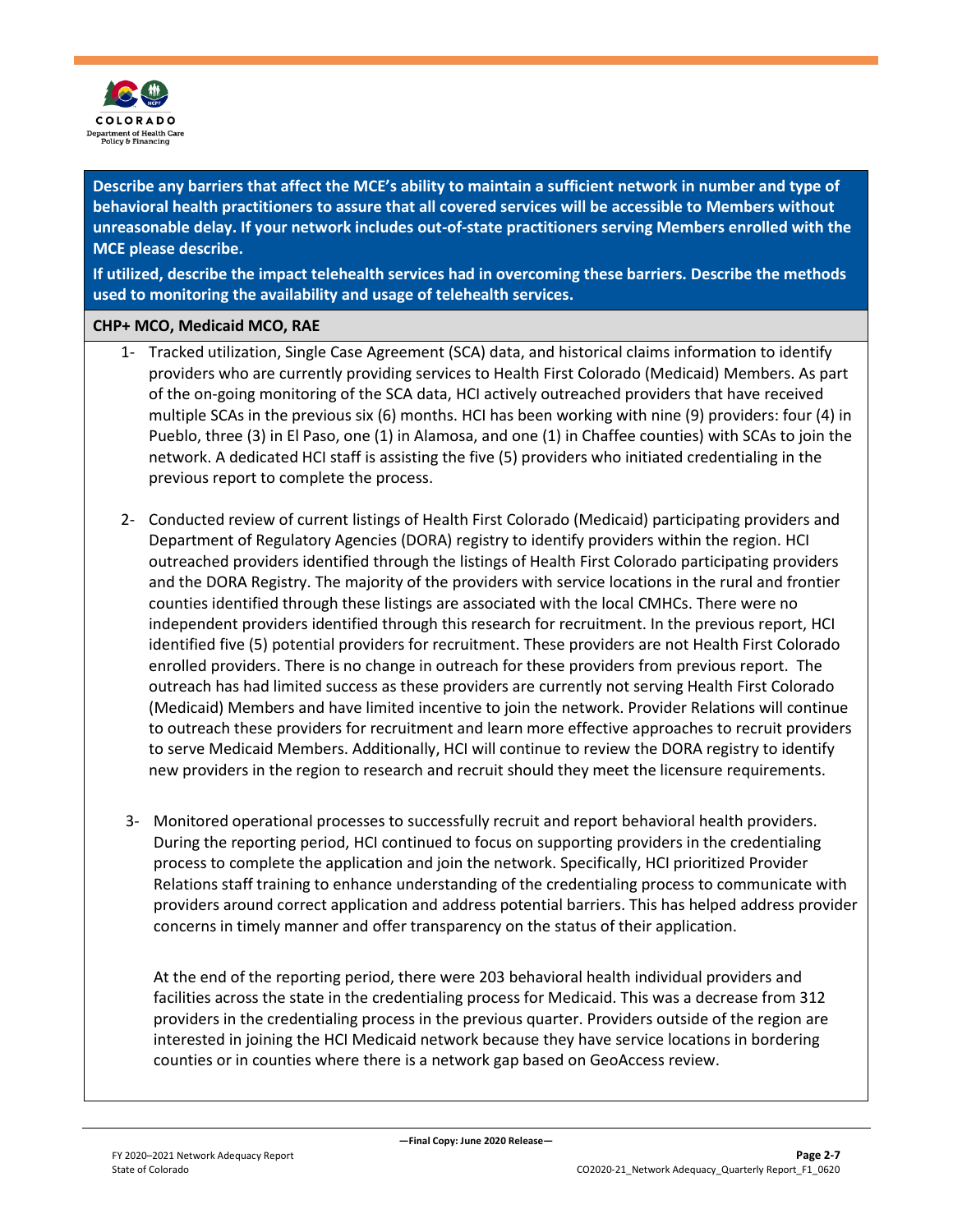

**If utilized, describe the impact telehealth services had in overcoming these barriers. Describe the methods used to monitoring the availability and usage of telehealth services.**

#### **CHP+ MCO, Medicaid MCO, RAE**

4- Expanded utilization of telehealth services throughout the region for specialty services and Members located in our rural and frontier areas. HCI monitored the utilization of telehealth services from the last quarter of FY 2020 to the first quarter of FY 2021. During the reporting quarter, twenty-six (26%) percent of the outpatient services (based on number of units) were provided through telehealth. This has remained consistent from previous quarter, where twenty-four (24%) percent of services were provided through telehealth. The majority of the utilization continues to be for individual and family psychotherapy codes (90832, 90834, 90837, 90846, and 90847) with very little use of other codes, including Medical Management codes. The appointment cadence appears to be weekly, which is in alignment with in-person services. The State of Emergency, which allows for expanded use of telehealth services has been extended, which has allowed the continued use of services. HCI continues to monitor the changing environment of telehealth, specifically expansion of covered codes and telephone as an allowed medium, to support providers as they build capacity towards a sustainable service.

Heart Centered Counseling has service locations in Greeley, Fort Collins, Littleton, Denver, and Colorado Springs where they are adding locations, Psychiatrists, prescribers and LCSWs. The group has a robust telehealth program, which will increase access and Member choice through telehealth services for the region.

**Providers Accepting Certifications:** During the reporting period, Solvista Health initiated accepting outpatient certifications. As a result, HCI has two (2) CMHCs within the region that accept certifications; the other is Southeast Behavioral Health. In total, there are seven (7) CMHCs accepting certifications. The others are:

- North Range Behavioral Health
- Mental Health Partners
- The Center for Mental Health
- Mind Springs Health
- AspenPointe Health Services

**Cultural Competency:** HCI has 733 behavioral health providers across the State that report language other than English, including 87 within the HCI counties. Medicaid Members in RAE Region 4 rely on HCI partner CMHCs and FQHC as primary sources for specialized behavioral health. As a result, our partner providers take steps to ensure they have accessible and expertise to serve Members across all ages, levels of abilities, gender identities, and cultural identities.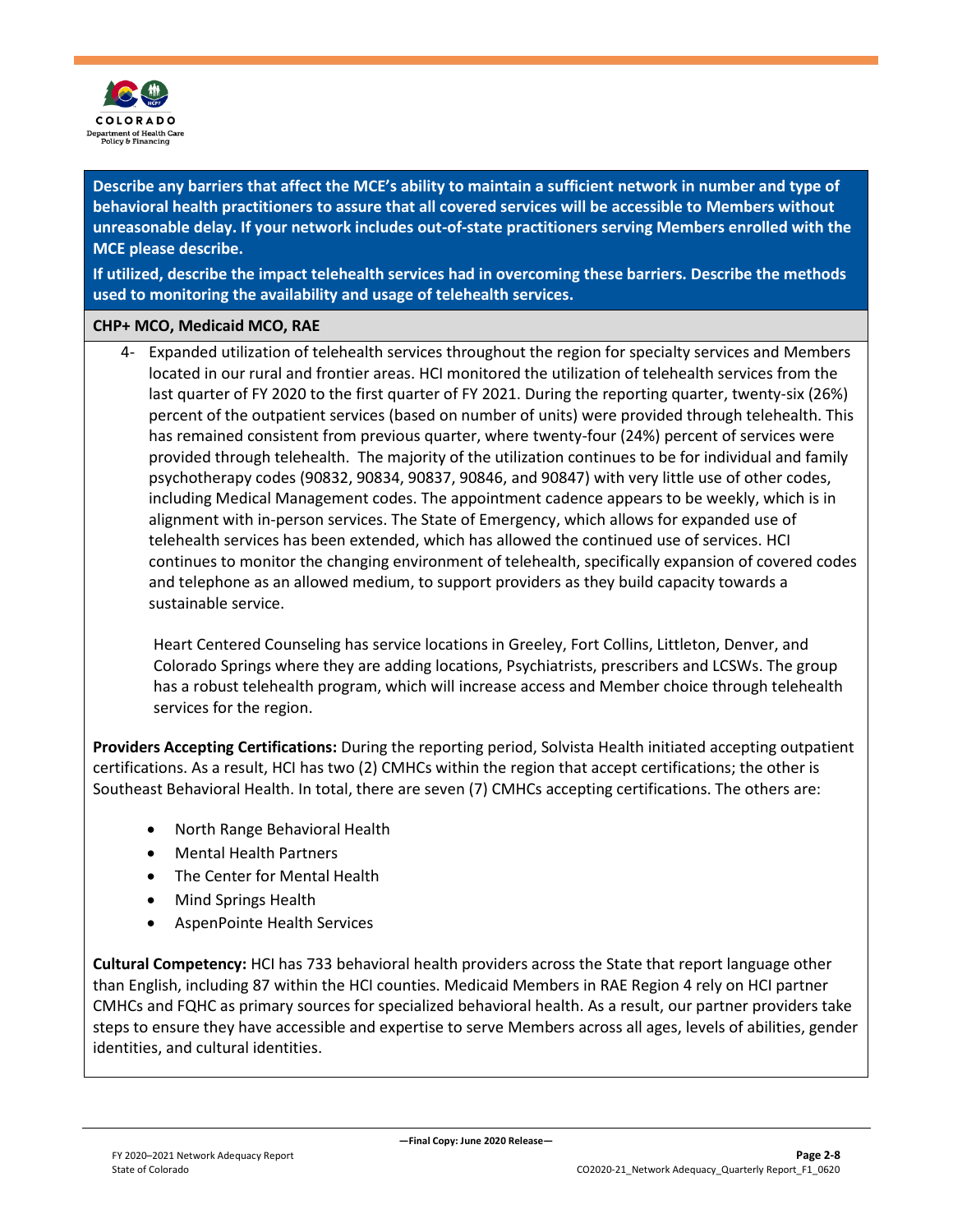

**If utilized, describe the impact telehealth services had in overcoming these barriers. Describe the methods used to monitoring the availability and usage of telehealth services.**

**CHP+ MCO, Medicaid MCO, RAE**

HCI is scheduled to conduct a cultural competency training for providers in January 2021 as an effort to expand capacity within the network.

|                                                                                          | <b>Previous Quarter</b> |                | <b>Current Quarter</b> |                |
|------------------------------------------------------------------------------------------|-------------------------|----------------|------------------------|----------------|
| <b>Requirement</b>                                                                       | <b>Number</b>           | <b>Percent</b> | <b>Number</b>          | <b>Percent</b> |
| Sample                                                                                   | 0                       | 0.0%           | 0                      | 0.0%           |
| CHP+ MCO, Medicaid MCO                                                                   |                         |                |                        |                |
| <b>Total Members</b>                                                                     | N/A                     | N/A            | N/A                    | N/A            |
| Total specialty care practitioners (i.e., PROVCAT codes<br>beginning with "SV" or "SG")  | N/A                     | N/A            | N/A                    | N/A            |
| Specialty care practitioners accepting new Members                                       | N/A                     | N/A            | N/A                    | N/A            |
| Specialty care practitioners offering after-hours<br>appointments                        | N/A                     | N/A            | N/A                    | N/A            |
| New specialty care practitioners contracted during the<br>quarter                        | N/A                     | N/A            | N/A                    | N/A            |
| Specialty care practitioners that closed or left the MCE's<br>network during the quarter | N/A                     | N/A            | N/A                    | N/A            |

### **Table 3A-Establishing and Maintaining the MCE Network: Specialty Care Data**

### **Table 3B-Establishing and Maintaining the MCE Network: Specialty Care Discussion**

**Describe any barriers that affect the MCE's ability to maintain a sufficient network in number and type of specialty care practitioners to assure that all covered services will be accessible to Members without unreasonable delay.**

**If utilized, describe the impact telehealth services had in overcoming these barriers. Describe the methods used to monitoring the availability and usage of telehealth services.** 

#### **CHP+ MCO, Medicaid MCO**

*N/A.*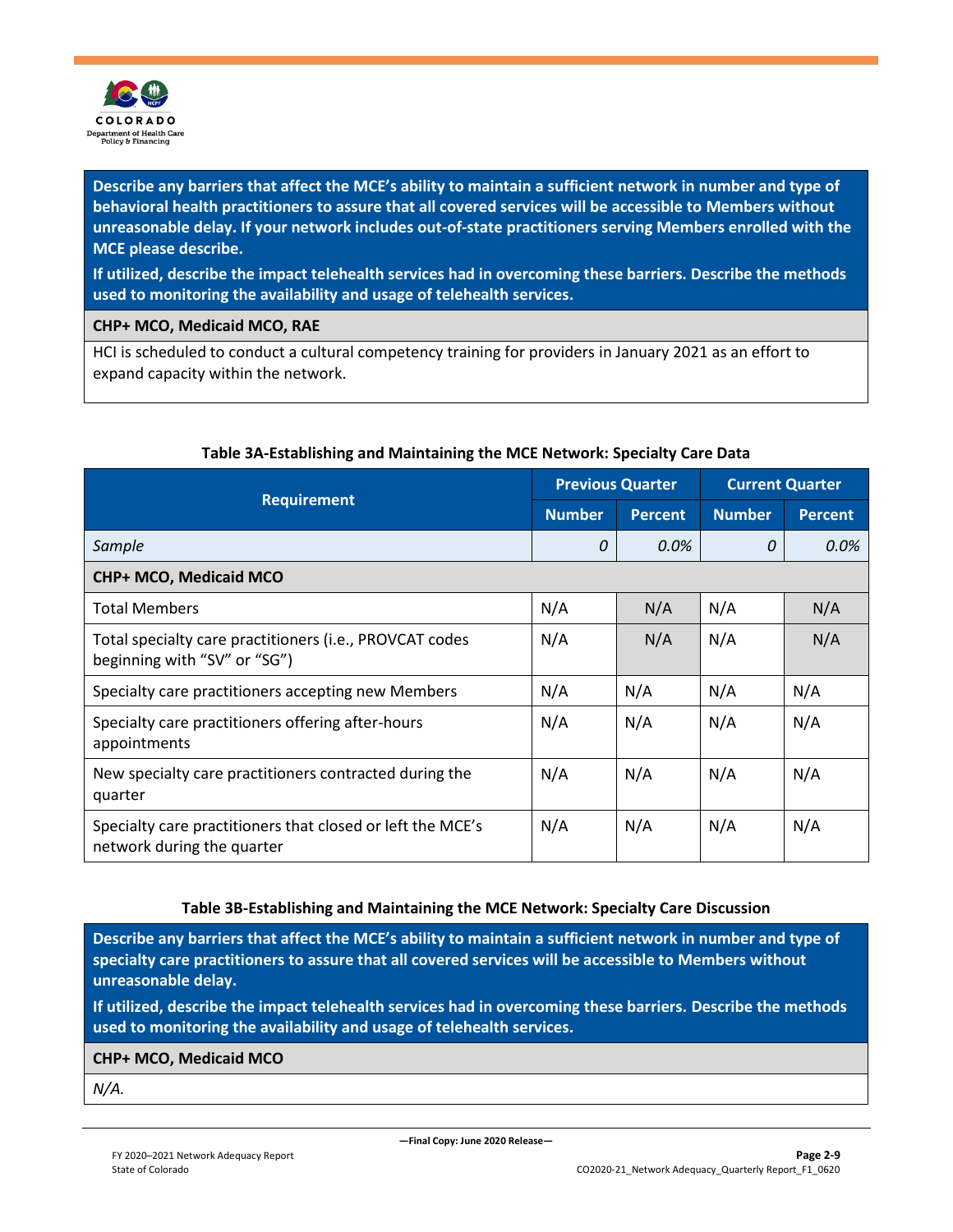

### **Network Changes and Deficiencies**

### <span id="page-13-1"></span><span id="page-13-0"></span>**Network Changes**

Supporting contract reference: The MCE shall report in writing to the Department, all changes in MCE Networks related to quality of care, competence, or professional conduct.

#### **Table 4-Network Changes: Discussion**

**If the MCE experienced a positive or negative change in its network related to quality of care, competence, or professional conduct, describe the change and state whether the MCE notified the Department, in writing, within ten (10) business days of the change.**

**Note: If the MCE experienced a deficiency in the quarter prior to the measurement period, the MCE's response should include a description of the actions taken by the MCE to address the deficiency.** 

**CHP+ MCO, Medicaid MCO, RAE**

During the reporting period, HCI did not experience a change in its network related to quality of care, competence, or professional conduct.

### **Table 5-CHP+ MCO Network Volume Changes and Notification: Discussion**

**If the MCE experienced at least a five percent (5%) increase or decrease in its network in a thirty (30) calendar day period, describe the change and answer the following questions:**

**Did the MCE notify the Department, in writing, within ten (10) business days of the change?**

**Was the change due to a practitioner/practice site/entity's request to withdraw; was the change due to the MCE's activities to obtain or retain NCQA accreditation?**

**Was the change due to a practitioner/practice site/entity's failure to receive credentialing or recredentialing from the MCE?**

**CHP+ MCO**

<span id="page-13-2"></span>*N/A.*

### **Inadequate Network Policies**

Supporting contract reference: If the MCE fails to maintain an adequate network that provides Members with access to PCPs within a county in the MCE's Service Area, the Department may designate that county as a mixed county for the purpose of offering the option of an HMO or the State's self-funded network to eligible Members by providing the MCE a thirty (30) calendar day written notice.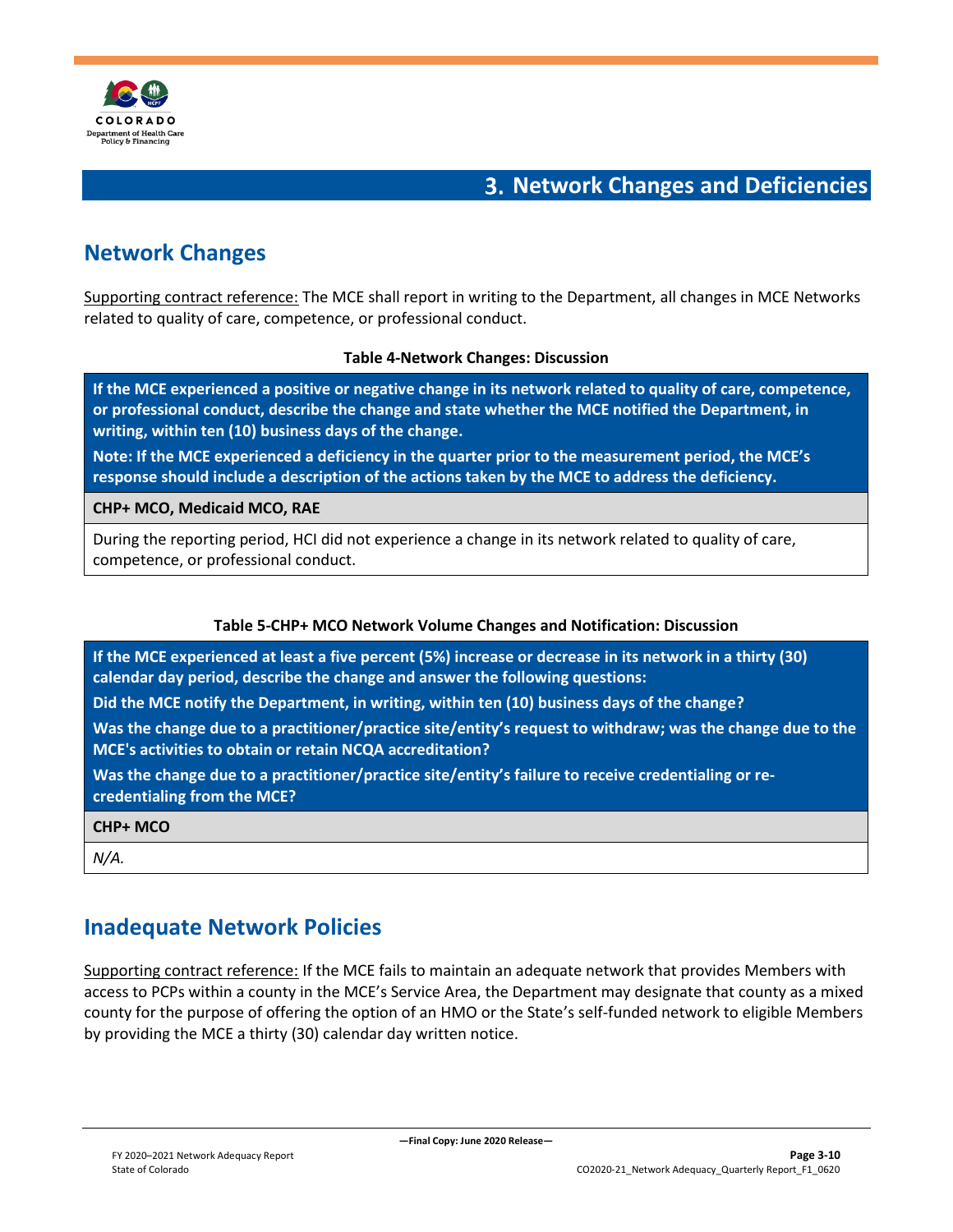

#### **Table 6-CHP+ MCO Inadequate Access to PCPs: Discussion**

**Did the MCE fail to maintain an adequate network that provides Members with access to PCPs within a county in the MCE's service area?**

**If the MCE answered "yes", did the Department designate that county as a mixed county for the purpose of offering the option of an HMO or the State's self-funded network to eligible Members?**

**CHP+ MCO**

*N/A.*

#### **Table 7-CHP+ MCO Discontinue Services to an Entire County: Discussion**

**Did the MCE discontinue providing covered services to Members within an entire county within the MCE's service area?**

**If the MCE answered "yes", did the MCE provide no less than sixty (60) calendar days prior written notice to the Department of the MCE's intent to discontinue such services?**

**CHP+ MCO**

*N/A.*

### **Table 8-CHP+ MCO Provider Network Changes: Discussion**

**Did the MCE experience an unexpected or anticipated material change to the network or a network deficiency that could affect service delivery, availability, or capacity within the provider network? If the MCE answered "yes", did the MCE notify the Department, in writing, of the change?**

#### **CHP+ MCO**

*N/A.*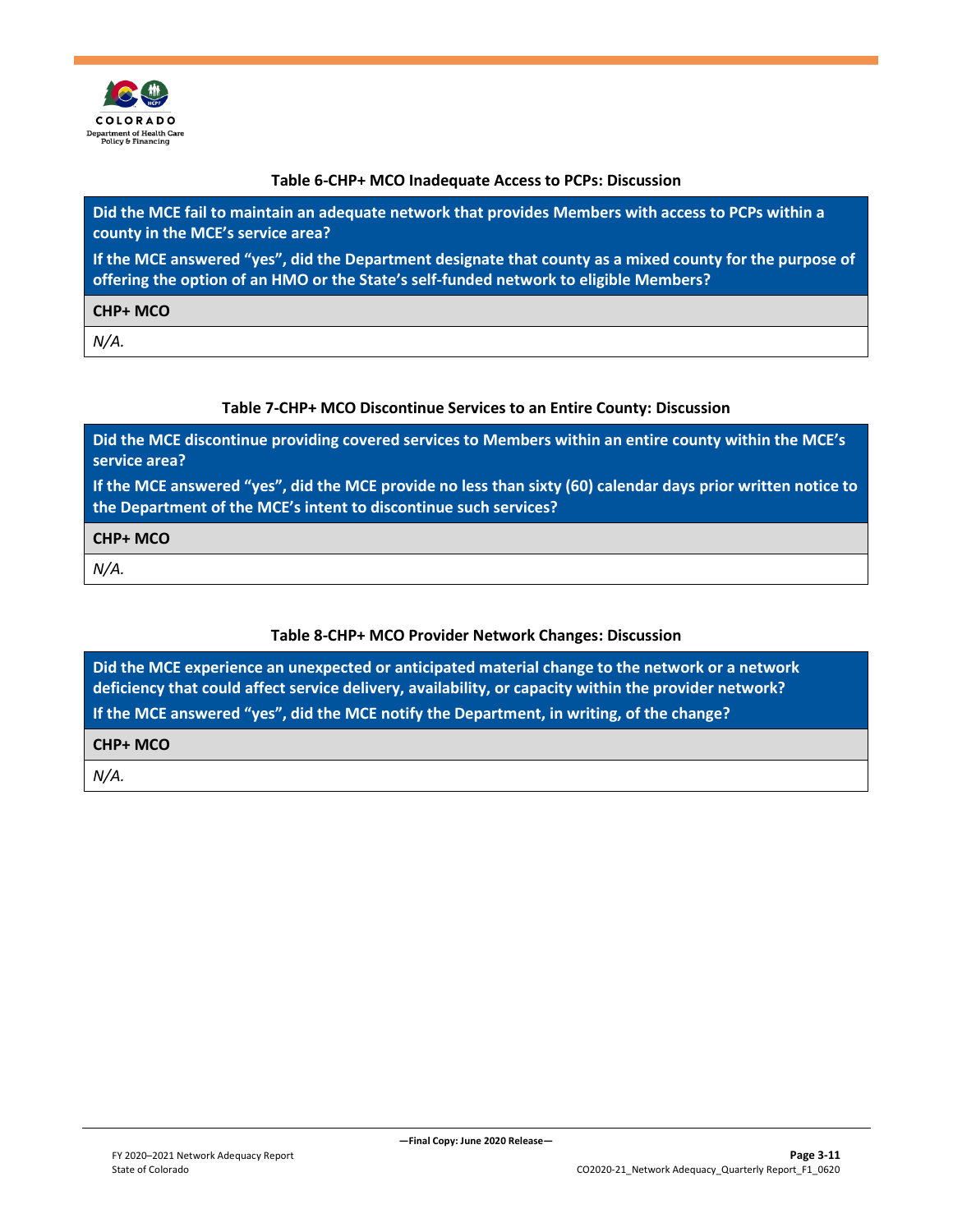

### **Appointment Timeliness Standards**

### <span id="page-15-1"></span><span id="page-15-0"></span>**Appointment Timeliness Standards**

Supporting contract reference: The MCE shall provide coverage of emergency and non-urgent medical services. The MCE shall have written policies and procedures describing how Members can receive coverage of emergency services or urgently needed services while temporarily absent from the MCE's service area.

### **Table 9-Physical Health Appointment Timeliness Standards**

**Describe the method(s) used by the MCE to monitor its contract's timeliness requirements for Members' access to physical health services. Describe findings specific to the current reporting period.** 

### **CHP+ MCO, Medicaid MCO, RAE**

PCPs are expected to maintain established office/service hours and access to appointments within the standards established by HCI and/or as may be required by Health First Colorado. The provider contract requires that the hours of operation of all HCI network providers are convenient to the population served and do not discriminate against Members (e.g., hours of operation may be no less than those for commercially insured or publicly insured, fee-for-service individuals), and that services are available 24 hours a day, seven days a week when medically necessary. Access to care standards, set by the state of Colorado, require all participating PCPs to have availability for Members within seven (7) days of request, and that urgent access is available within 24 hours from the initial identification of need.

During the previous reporting period, HCI conducted the six (6)-month audit where forty-five (45%) percent of the audited practices met all standards. HCI conducted a training on access to care standards in July 2020 and initiated outreach to practices who did not pass the audit. This allowed practices to adjust their operations with changes in their hours of operations, reduction in services, and expansion of telemedicine where possible. During this time, many practices reported a reduction in services creating immediate access to available appointments.

In order to ensure providers, meet the standards for timely access to care and services, HCI implemented a corrective action plan process for non-compliant providers. HCI conducted training on access to care standards and CAP process in July 2020. HCI reviews the monitoring process on quarterly through review of the tracking system of audited providers, letters sent to non-compliant providers, and processed CAPs followed policy. HCI will continue to outreach practices audited to ensure they comply with the standards.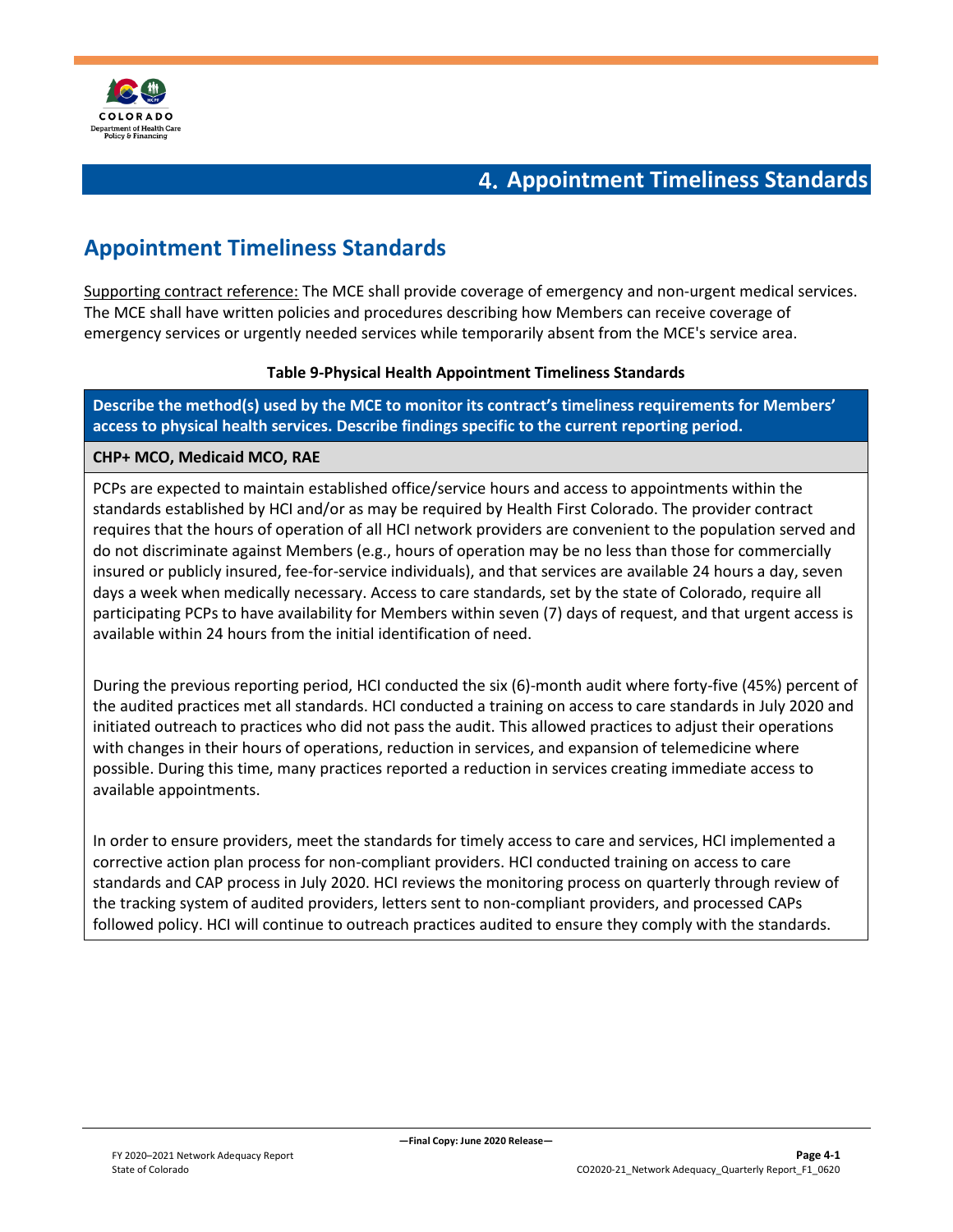

### **Table 10-Behavioral Health Appointment Timeliness Standards**

**Describe the method(s) used by the MCE to monitor its contract's timeliness requirements for Members' access to behavioral health services. Describe findings specific to the current reporting period.** 

#### **CHP+ MCO, RAE**

Behavioral health providers are expected to maintain established office/service hours and access to appointments with standards established by HCI and/or as may be required by Health First Colorado. The provider contract requires that the hours of operation of all of our network providers are convenient to the population served and do not discriminate against Members (i.e., hours of operation may be no less than those for commercially insured or publicly insured, fee-for-service individuals), and that services are available 24 hours a day, seven days a week when medically necessary. Access to care standards, set by the state of Colorado, require all participating behavioral health providers to have availability for Members within seven (7) days of request, and that urgent access is available within 24 hours from the initial identification of need.

During the reporting period, HCI audited thirty-seven (37) provider locations. Of those contacted, nine (9) provider locations met all the standards (twenty-four (24%) percent of audited providers). This is a slight increase from the audited conducted in previous reporting period where twenty-two (22%) percent of the audited practices met all the standards. Of those contacted, twelve (12) locations (thirty-two (32 %) percent) of practices reported availability within standard for an established Member. The remaining 25 provider locations (sixty-eight (68%) percent) did not meet the standards. To ensure providers meet the standards for timely access to care and services, HCI implemented a corrective action plan process for non-compliant providers. HCI conducted training on access to care standards and CAP process in July 2020. HCI reviews the monitoring process on quarterly through review of the tracking system of audited providers, letters sent to non-compliant providers, and processed CAPs followed policy. HCI will continue to outreach practices audited to ensure they comply with the standards.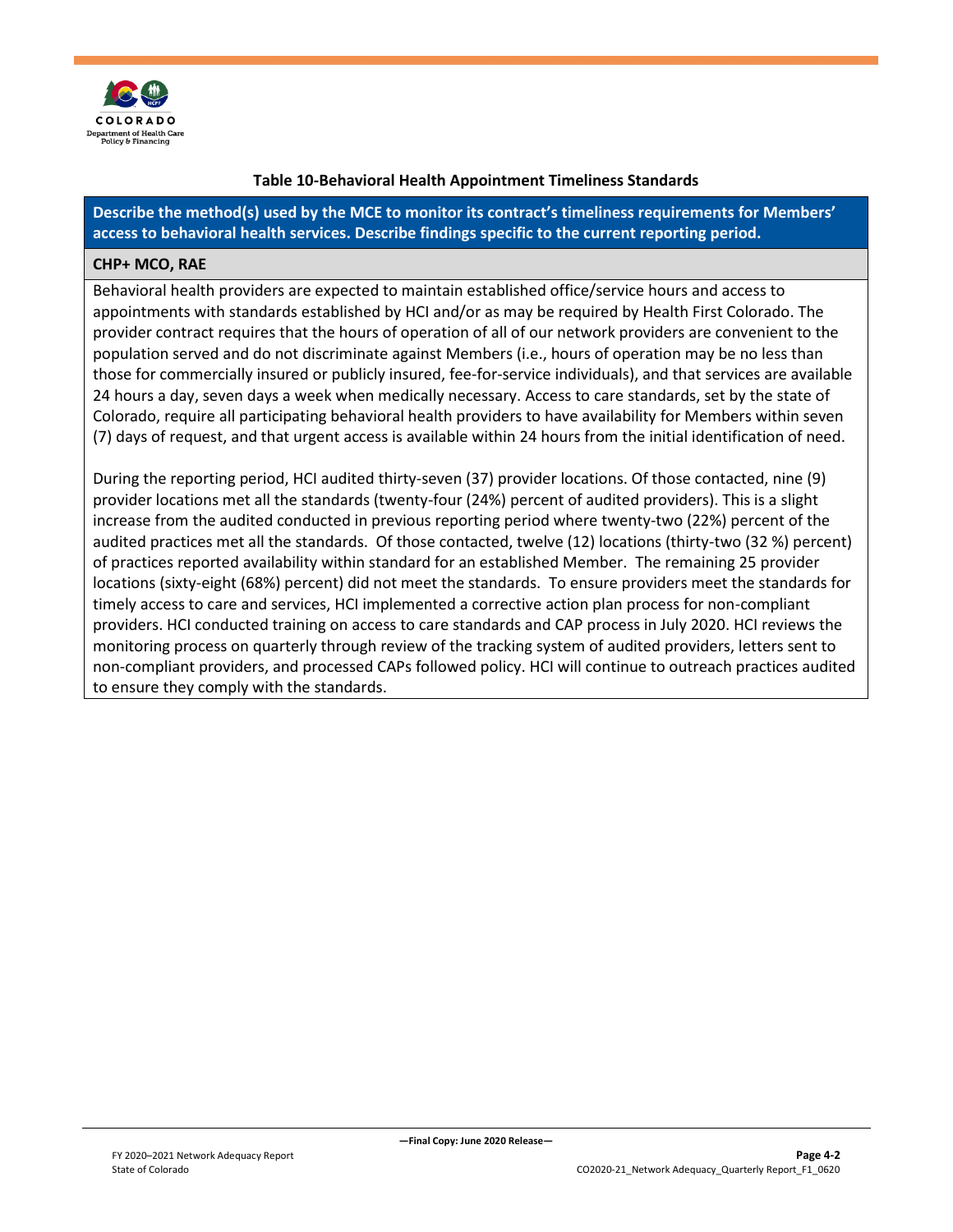

### **Time and Distance Standards**

### <span id="page-17-1"></span><span id="page-17-0"></span>**Health Care Network Time and Distance Standards**

Supporting contract reference: The MCE shall ensure that its network has a sufficient number of practitioners, practice sites, and entities who generate billable services within their zip code or within the maximum distance for their county classification. The MCE must use GeoAccess or a comparable service to measure the travel time and driving distance between where Members live and the physical location of the practitioners/practice sites/entities in the MCE's Region.

Enter time and distance compliance results (e.g., "Met" or "Not Met") in the MS Excel template. Use Tables 11, 12, and 13 for additional relevant information regarding the MCE's compliance with time and distance requirements. Geographic regions refer to the areas in which Members reside, as Members may travel outside their county of residence for care. For physical health time and distance requirements, MCEs are only required to report data for Members residing inside the MCE's contracted counties. For statewide behavioral health time and distance requirements, MCEs are required to report results for all Members regardless of county residence.

- CHP+ MCO defines "child Members" as 0 through the month in which the Member turns 19 years of age.
- CHP+ MCO defines "adult Members" as those over 19 years of age (beginning the month after the Member turned 19 years of age).
- Medicaid MCO and RAE define "child Members" as under 21 years of age.
- Medicaid MCOs and RAEs define "adult Members" as those 21 years of age or over.

There are two levels of primary care practitioners: primary practitioners that can bill as individuals (e.g., MDs, DOs, NPs, and CNS') and mid-level practitioners that cannot bill as individuals (e.g., PAs); each type of practitioner has its own row in the MS Excel template tabs for time/distance reporting.

**A practitioner/practice site/entity should only be counted one time in the MCE's data submission; if a practitioner provides Adult and Pediatric Primary Care (and is not an OB/GYN), the MCE should count the practitioner one time under the Family Practitioner network category.**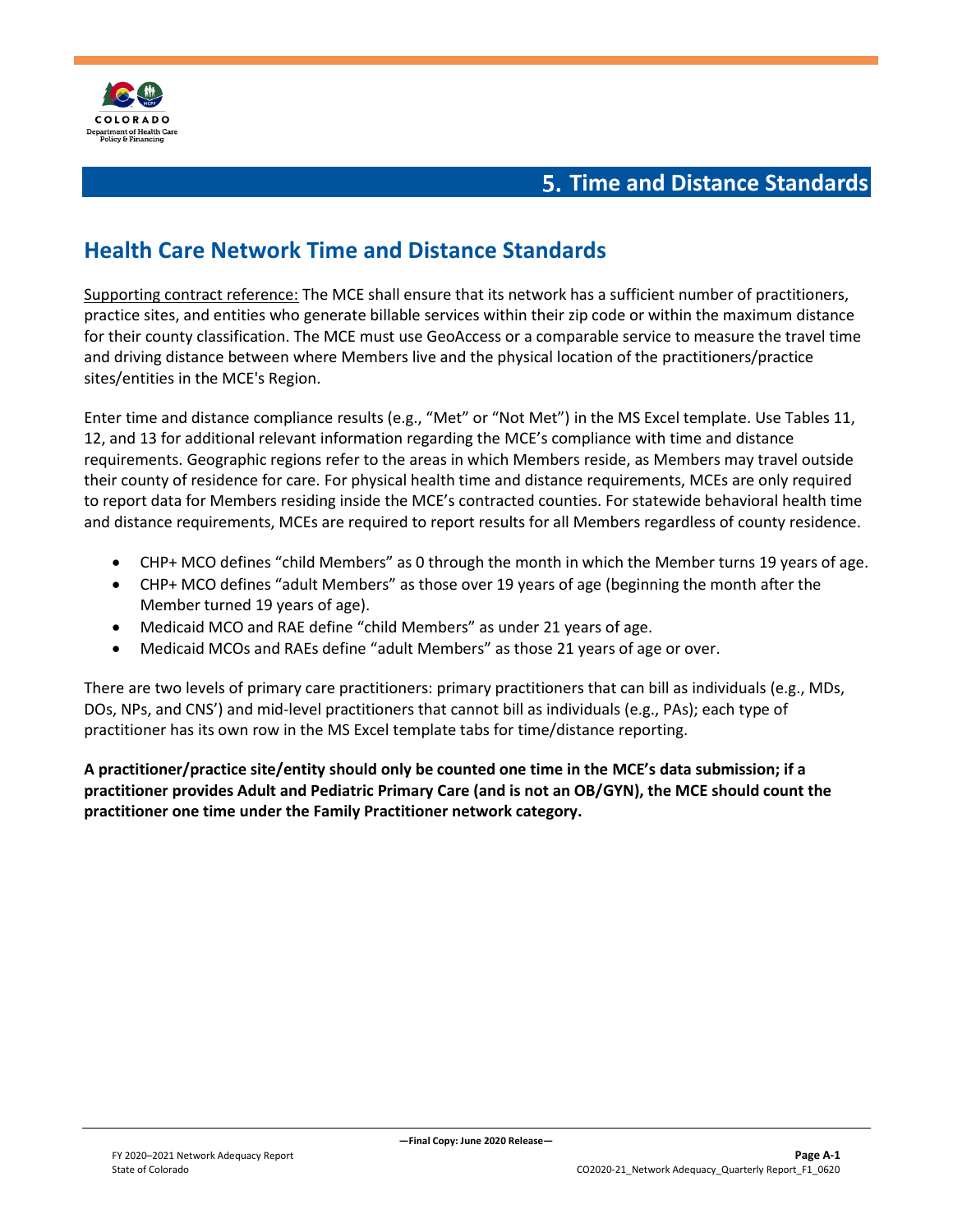

### **Table 11 ̶Urban Health Care Network Time and Distance Standards: Discussion**

**Present detailed time/distance results for Members residing in Colorado's urban counties using the accompanying MS Excel workbook template.**

**List the specific urban counties in which the MCE does not meet the time/distance requirements. Describe the MCE's approach to ensuring access to care for Members residing in urban Colorado counties where the MCE does not meet the time/distance requirements.**

### **CHP+ MCO, Medicaid MCO, RAE**

HCI has one urban county, Pueblo, which is residence to the majority of HCI's Membership. The requirement for an urban county is to have one hundred (100%) percent coverage of two (2) providers within thirty- (30) miles and minutes.

### Physical Health

HCI does not have one hundred (100%) percent coverage for Members within the time/distance requirement for any Network Categories. HCI conducted a GeoAccess analysis of the provider levels that do not meet one hundred (100%) percent of the standard and found that ninety-nine (99%) percent of the Members in Pueblo had coverage for:

- Pediatric Primary Care (MD, DO, NP)
- Family Practitioner (MD, DO, NP)
- Family Practitioner PA
- Gynecology, OB/GYN (MD, DO, NP)

The following PCP provider types with zero (0%) percent coverage in Pueblo County:

- Adult Primary Care (MD, DO, NP)
- Adult Primary Care Mid-Level
- Pediatric Primary Care Mid-Level
- Gynecology, OB/GYN (PA)

The reason that the network report has insufficient number of practitioners for adults is that most practitioners that serve adult patients start seeing Members at the age of 18 years. Medicaid guidelines defines a child Member as under the age of 21 years old. Network Category requirements counts these practitioners only in the Family Practitioner network.

### Behavioral Health

In Pueblo county, HCI has ninety-nine (99%) percent coverage within standards for all behavioral health categories with the exception of Psychiatric Hospitals or Psychiatric Units in Acute Care Facilities (ninety-five (95%) percent) and Psychiatric Residential Treatment Facilities (zero (0%) percent).

Urban Counties outside of HCI (Adams, Arapahoe, Douglas, El Paso, Jefferson, and Weld counties) have more than ninety (90%) percent coverage for Adult Psychiatric and other Psychiatric Prescribers; Adult Substance Abuse Disorder Provider; Pediatric Psychiatric and other Psychiatric Prescribers; Pediatric Mental Health Provider, and/or Pediatric Substance Abuse Disorder Provider. Elbert and Clear Creek meet less than ninety (90%) percent of coverage for Adult Substance Abuse Disorder Provider and Adult Psychiatrists and Other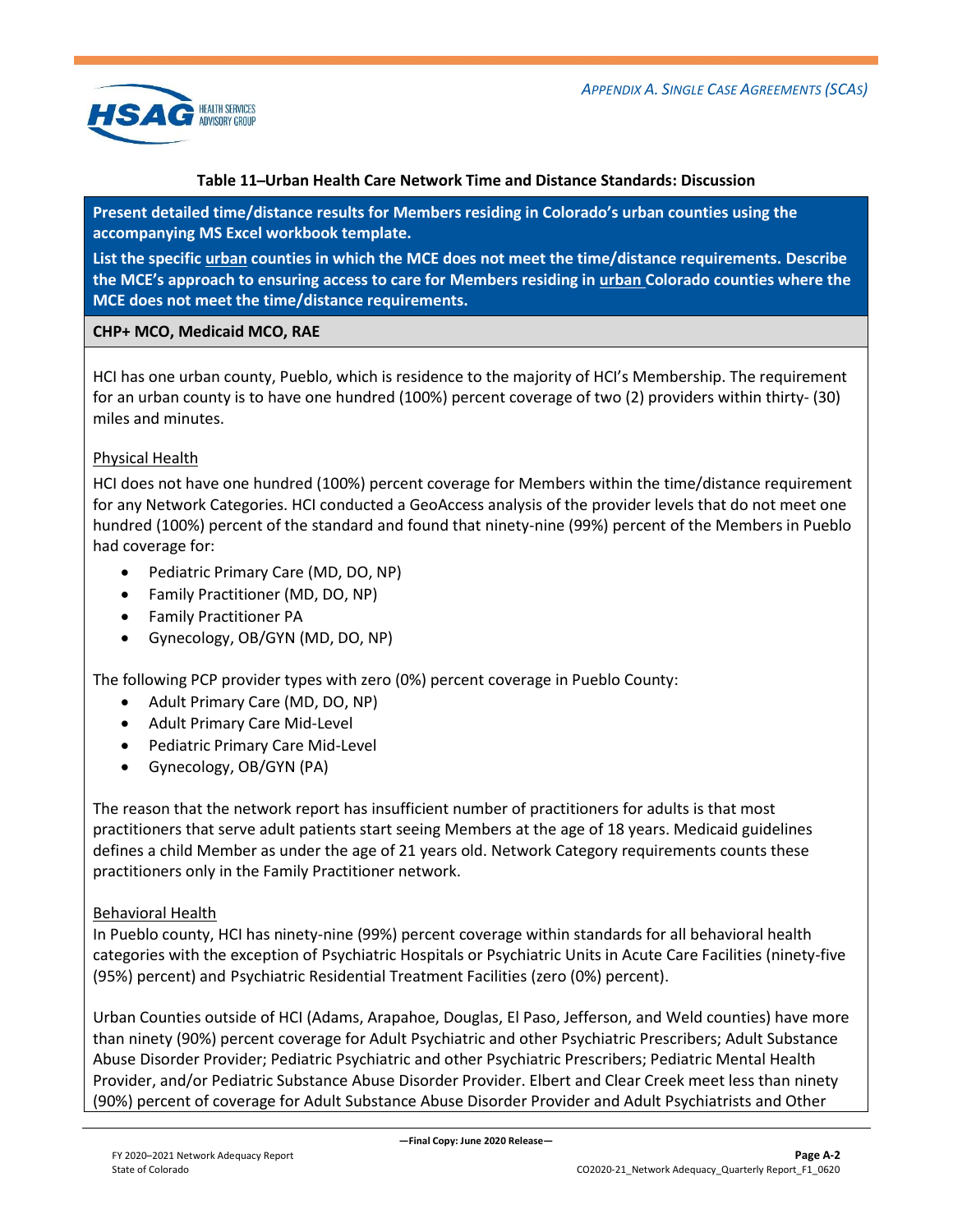

Psychiatric Prescribers eighty-six (86%) percent. Should Members in these counties need additional provider options from those available, HCI will consider Single Case Agreements (SCAs) when appropriate.

Access to psychiatric hospitals and residential treatment facilities within the required distance is a challenge for a large part of the HCI region. This will require work with HCPF and community partners to address.

### **Table 12 ̶Rural Health Care Network Time and Distance Standards: Discussion**

**Present detailed time/distance results for Members residing in Colorado's rural counties using the accompanying MS Excel workbook template.**

**List the specific rural counties in which the MCE does not meet the time/distance requirements. Describe the MCE's approach to ensuring access to care for Members residing in rural Colorado counties where the MCE does not meet the time/distance requirements.**

### **CHP+ MCO, Medicaid MCO, RAE**

HCI has nine (9) of counties that qualify as rural counties, which are Alamosa, Chaffee, Conejos, Crowley, Fremont, Lake, Otero, Prowers, and Rio Grande. Rural counties require coverage of two (2) providers with the distance of forty-five (45) minutes or forty-five (45) miles for PCPs and sixty (60) minutes or sixty (60) miles for behavioral health providers. HCI met the time and distance requirement for a majority of the provider types in each rural county.

### Physical Health

HCI meets one hundred (100%) percent coverage of Members within the time/distance for Family Practitioner (MD, DO, NP) for all nine (9) rural counties. The following counties met one hundred (100%) percent coverage by category:

- Family Practitioner (PA): eight of the nine counties (exception is Prowers with ninety-nine (99%) percent coverage);
- Pediatric Primary Care (MD, DO, NP): three (3) counties Alamosa, Fremont and Otero counties;
- Gynecology, OB/GYN (MD, DO, NP): six (6) counties Alamosa, Chaffee, Crowley, Fremont, Lake and Otero.

HCI conducted a GeoAccess analysis do not meet one hundred (100%) percent of the standard and are above ninety (90%) percent coverage:

- Pediatric Primary Care (MD, DO, NP): ninety-nine (99%) percent coverage in Crowley, Prowers, and Rio Grande, and eighty-seven (87%) percent coverage in Conejos;
- Family Practitioner (PA): ninety-nine (99%) percent coverage in Prowers County;
- Gynecology, OB/GYN (MD, DO, NP): ninety-nine (99%) percent coverage in Prowers and ninety-three (93%) coverage in Rio Grande;
- Gynecology, OB/GYN (MD, DO, NP): eighty-five (85%) coverage in Conejos.

HCI has zero (0%) percent coverage in all nine (9) rural counties for Adult Primary Care (MD, DO, NP) and Mid-Level, and Pediatric Primary Care Mid-Level, Gynecology, OB/GYN (PA). Lake has zero (0%) percent coverage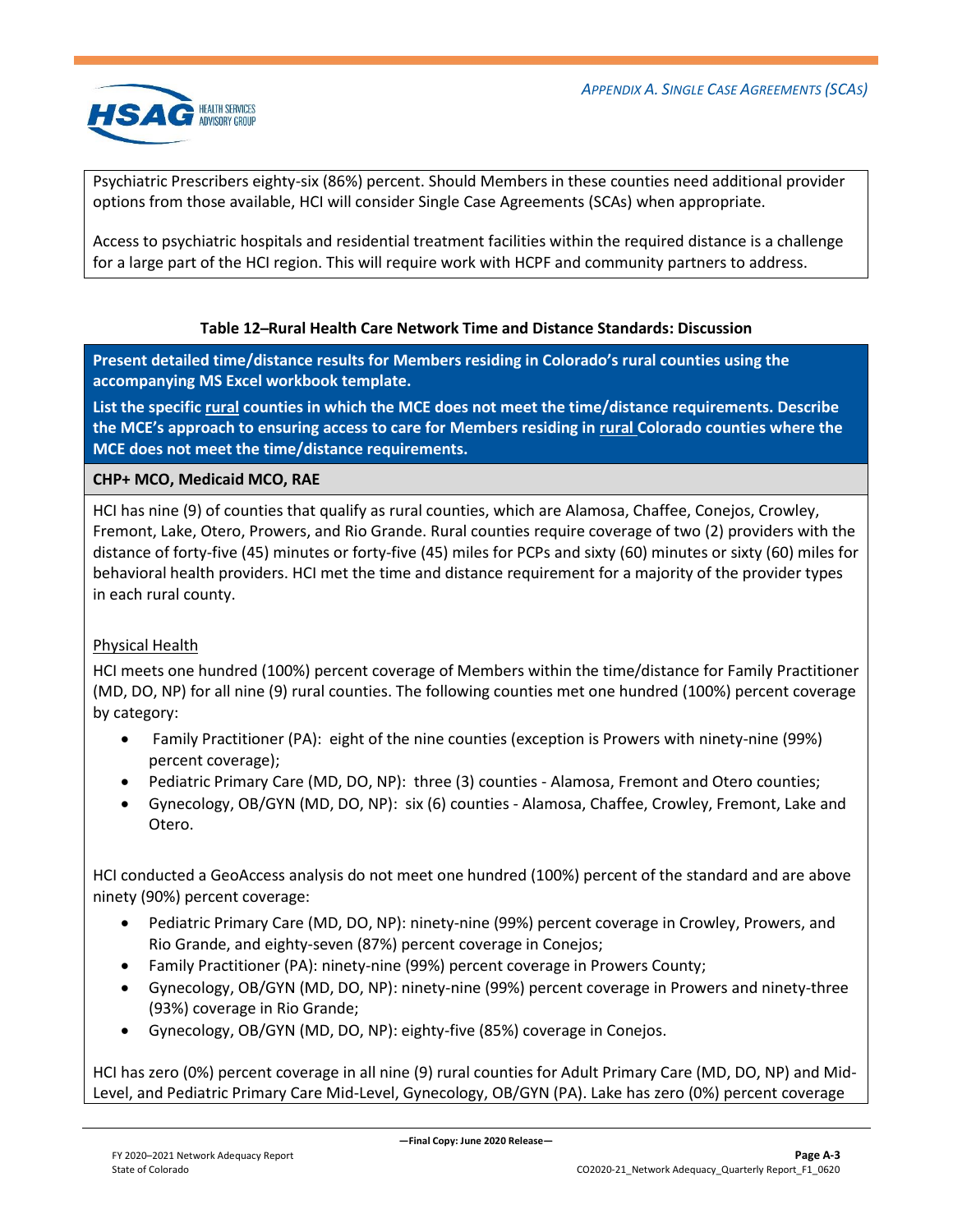

for Pediatric Primary Care (MD, DO, NP) with the standards. For Members that live in counties with levels of care not available near the Member, available providers with the following levels serve the Member's needs: Family Practitioner (MD, DO, NP) and (PA), Pediatric Primary Care (MD, DO, NP), or Gynecology, OB/GYN (MD, DO, NP). If a Member needs services with providers outside of those available in the area, then HCI, through a Care Coordinator, connects the Member next closest available provider and assists Member with transportation, if necessary.

### Behavioral Health

HCI meets one hundred (100%) percent of standards for all its rural counties within the region, with the exception of Prowers for Pediatric Psychiatrists and Other Psychiatric Prescribers with ninety-eight (98%) percent coverage.

The following counties outside of the region do not meet one hundred (100%) percent of the standard and are above ninety (90%) percent coverage:

- Adult Mental Health Provider Grand ninety-four (94%) percent;
- Adult Substance Abuse Disorder Provider –Eagle with ninety-seven (97%) percent and Grand with ninety-four (94%) percent;
- Pediatric Mental Health Provider Grand ninety-one (91%) percent;
- Pediatric Psychiatrists and Other Psychiatric Prescribers Grand ninety-one (91%) percent;
- Pediatric Substance Abuse Disorder Provider Grand ninety-one (91%) percent.

The following counties outside of the region have coverage less than ninety (90%) percent: The following counties had coverage below ninety (90%) percent:

- Adult Substance Abuse Disorder Provider Archuleta, Garfield, La Plata, Routt;
- Pediatric Mental Health Provider Garfield, Routt;
- Pediatric Psychiatrists and Other Psychiatric Prescribers Archuleta, Garfield, La Plata, Montezuma, Routt;
- Pediatric Substance Abuse Disorder Provider Garfield, La Plata, Routt.

Access to psychiatric hospitals and residential treatment facilities within the required distance is a challenge for a large part of the HCI region. This will require work with HCPF and community partners to address.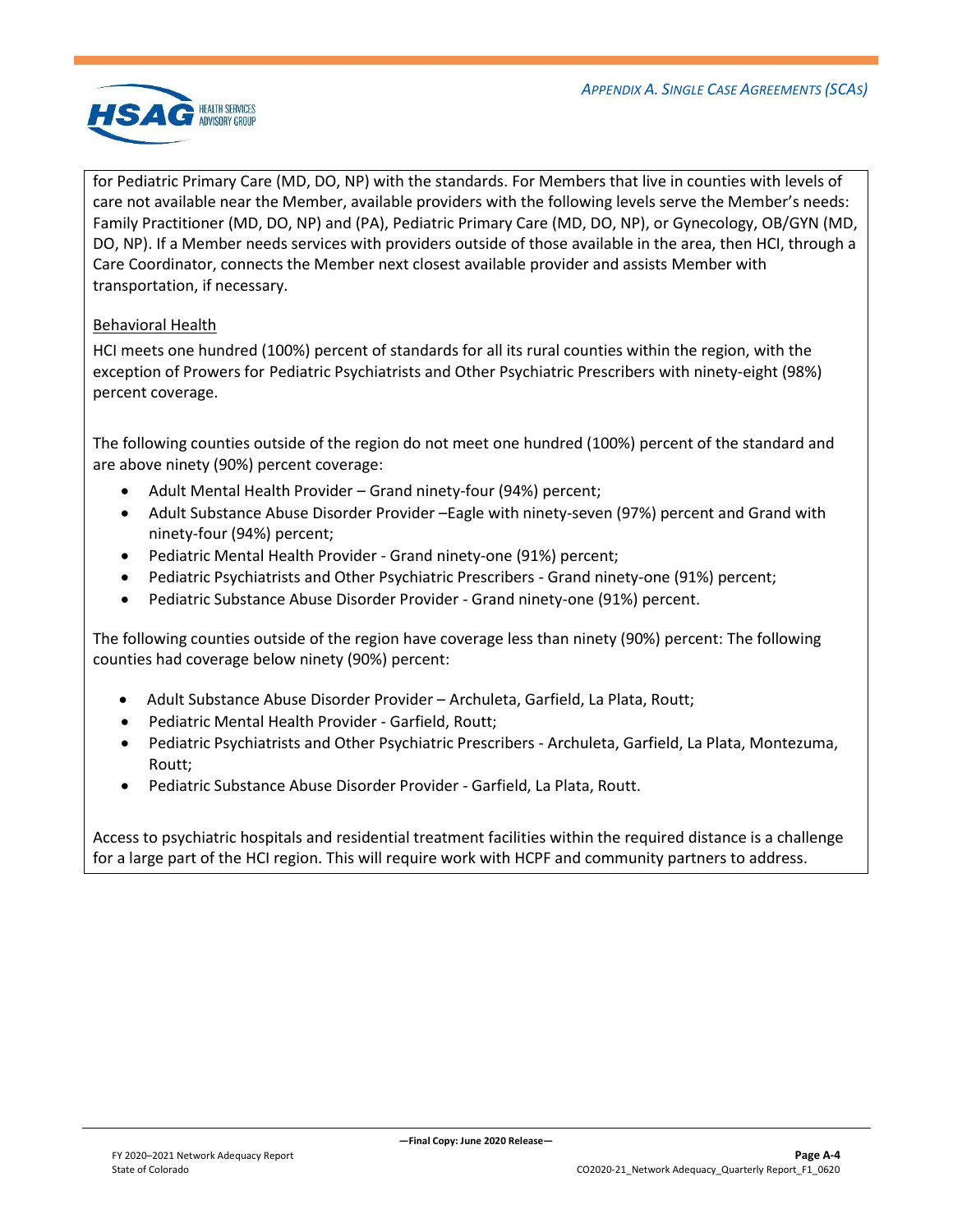

### **Table 13 ̶Frontier Health Care Network Time and Distance Standards: Discussion**

**Present detailed time/distance results for Members residing in Colorado's frontier counties using the accompanying MS Excel workbook template.**

**List the specific frontier counties in which the MCE does not meet the time/distance requirements. Describe the MCE's approach to ensuring access to care for Members residing in frontier Colorado counties where the MCE does not meet the time/distance requirements.**

### **CHP+ MCO, Medicaid MCO, RAE**

HCI has nine (9) frontier counties, which are Baca, Bent, Costilla, Custer, Huerfano, Kiowa, Las Animas, Mineral, and Saguache. Members residing in a frontier county require two (2) providers within sixty (60) minute or sixty (60) miles for a PCP, and ninety (90) minutes or ninety (90) miles for behavioral health providers. HCI met the time and distance requirement for a majority of the provider types in each frontier county.

### Physical Health

HCI meets one hundred (100%) percent coverage of Members within the time/distance for Family Practitioner (MD, DO, NP) across all nine (9) frontier counties, and Family Practitioner (PA) in seven (7) of the nine (9) counties. Additionally, five (5) of the nine (9) frontier counties met the Gynecology, OB/GYN (MD, DO, NP) (Counties: Bent, Costilla, Custer, Huerfano, Kiowa and Saguache) and Pediatric Primary Care (MD, DO, NP) (Counties: Bent, Costilla, Custer, Huerfano and Kiowa).

HCI conducted a GeoAccess analysis of the coverage in counties that did not meet the full standard and found the following:

- Pediatric Primary Care (MD, DO, NP): coverage of ninety-nice (99%) percent in Las Animas and Saguache, and seventy-two (72%) percent coverage in Baca;
- Family Practitioner (PA): coverage of ninety-nice (99%) percent in Las Animas, and seventy-four (74%) percent coverage in Baca;
- Gynecology, OB/GYN (MD, DO, NP) coverage of ninety-nice (99%) percent in Las Animas, seventy-five (75%) percent in Baca, and six (6%) percent in Mineral.

HCI has zero (0%) percent coverage for Adult Primary Care (MD, DO, NP), Adult Primary Care Mid-Level, Gynecology, OB/GYN (PA), Pediatric Primary Care Mid-Level in all nine (9) frontier counties. Additionally, HCI does not have sufficient Pediatric Primary Care (MD, DO, NP) in Mineral county. If a Member needs services with providers outside of those available in the area, then HCI, through a Care Coordinator, connects the Member next closest available provider and assists Member with transportation, if necessary.

There are a couple of reasons that explain the insufficient number of participations for adults and pediatric. First, most practitioners that serve adult patients start seeing Members at the age of 18 years. Medicaid guidelines defines a child Member as under the age of 21 years old. Second, practitioners in rural and urban counties tend to serve all ages. The Network Category requirements counts these practitioners only in the Family Practitioner network. As result, the majority of the practitioners in frontier counties are Family Practitioners.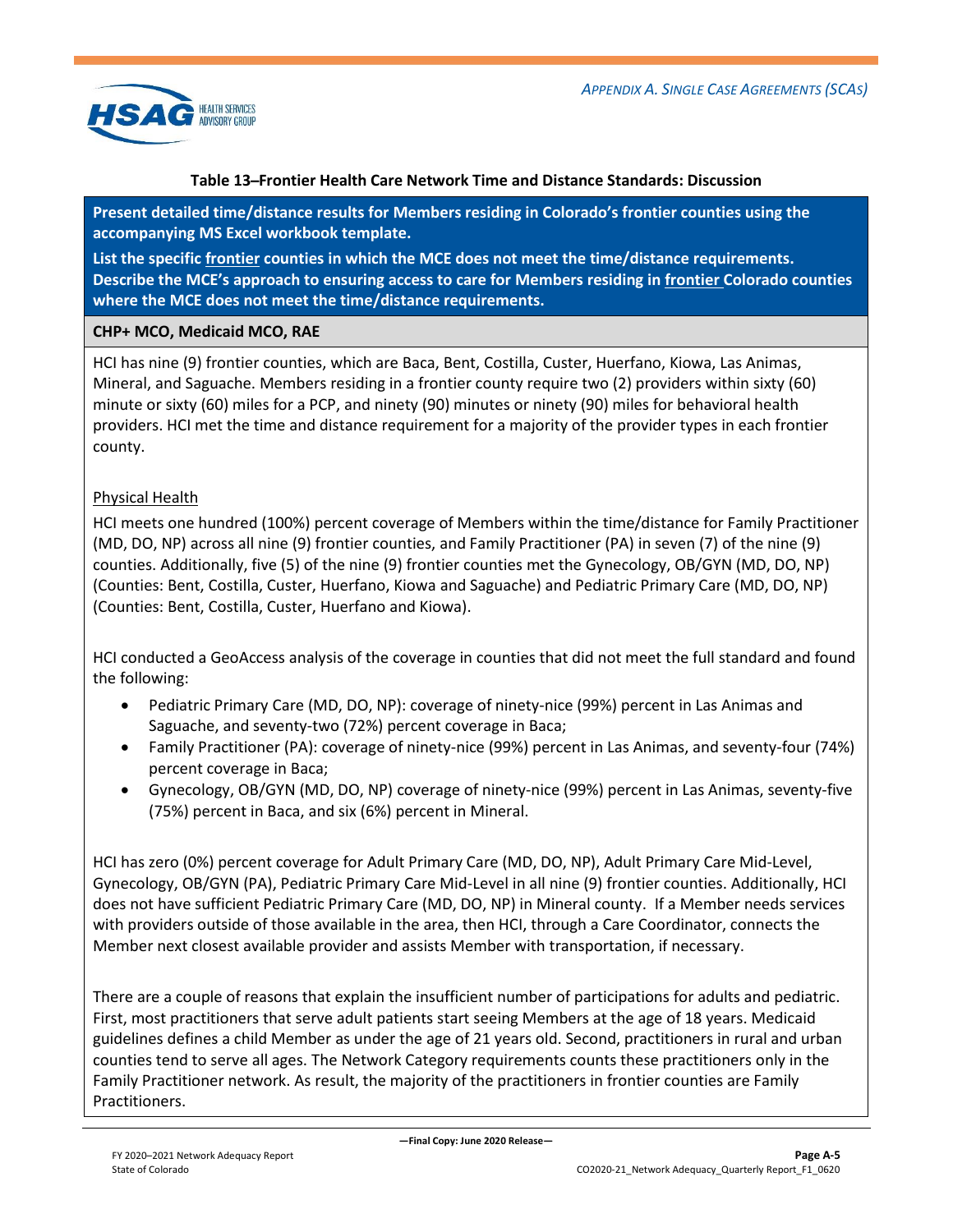

### Behavioral Health

For behavioral health network, the nine (9) frontier counties meet the time/distance and ratios requirement for all the Network Categories with the exception of Psychiatric Residential Treatment Facilities and Psychiatric Hospitals or Psychiatric Units in Acute Care Facilities. HCI works with its statewide network facilities for placement when services are medically necessary and assists the Member to access the services with assistance for transportation.

The majority of the frontier counties outside the RAE Region 4 with HCI Members meet the access for all Network Categories with the exception of Psychiatric Residential Treatment Facilities and Psychiatric Hospitals or Psychiatric Units in Acute Care Facilities. Members in Moffat do not have sufficient providers within the standard for Adult Substance Abuse Disorder Provider, Pediatric Psychiatrists and Other Psychiatric Prescribers, Mental Health Provider and Substance Abuse Disorder Provider. Should Members in these counties need additional provider options from those available, HCI will consider Single Case Agreements (SCAs) when appropriate.

<span id="page-22-0"></span>Access to psychiatric hospitals and residential treatment facilities within the required distance is a challenge for a large part of the HCI region. This will require work with HCPF and community partners to address.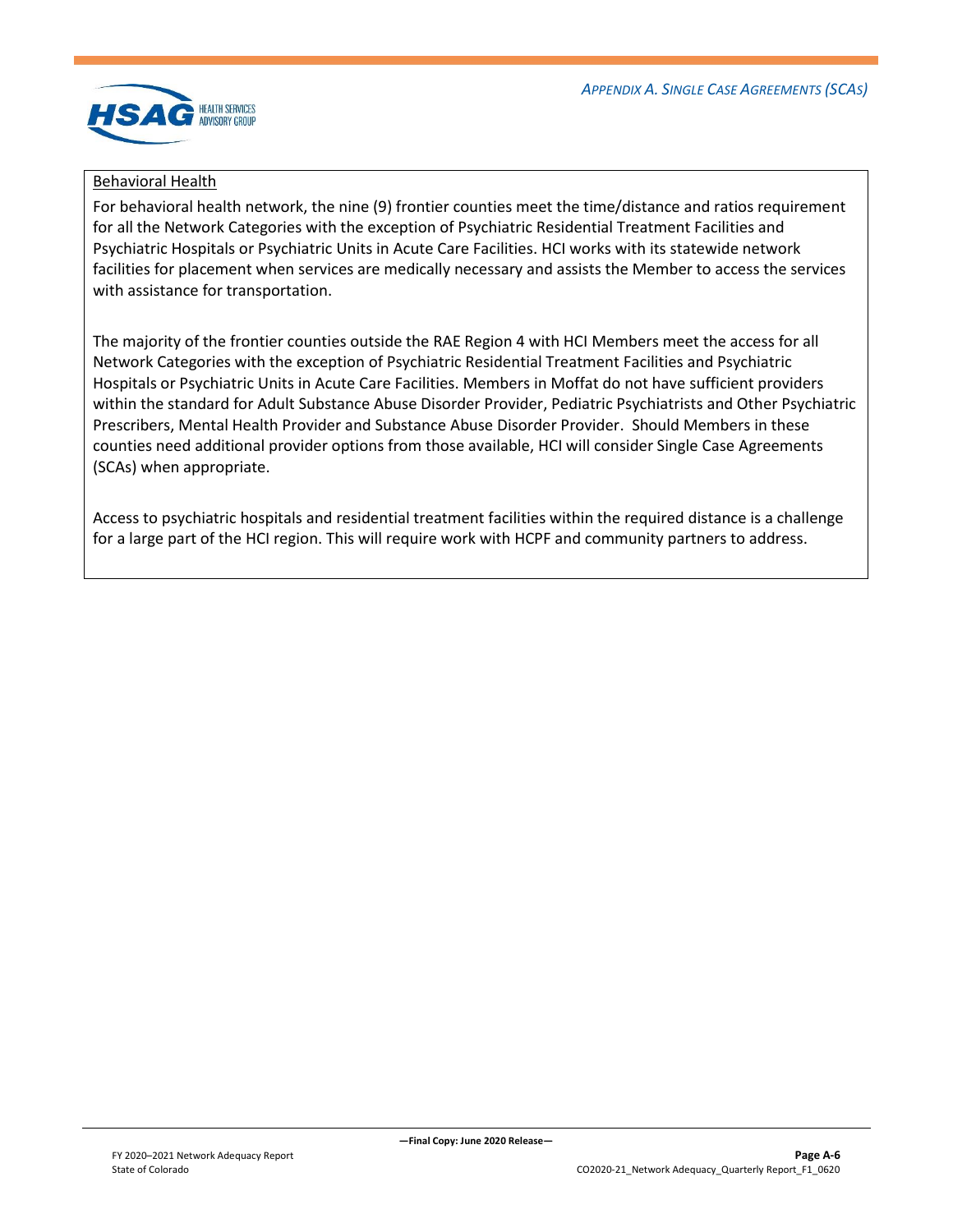

### **Appendix A. Single Case Agreements (SCAs)**

Individual practitioners with single case agreements (SCAs) are not counted as part of the MCE's health care network and should be excluded from tabulations in the body of this MS Word report and the associated MS Excel report(s). However, the Department acknowledges the role of SCAs in mitigating potential network deficiencies and requests that the MCE use Tables A-1 and A-2 below to list individual practitioners with SCAs and describe the MCE's use for SCAs.

| <b>Individual SCA Practitioner</b> | <b>Medicaid ID</b> | <b>County Name</b> | <b>HCPF Network</b><br><b>Category Code(s)</b> | <b>HCPF Network</b><br><b>Category Description</b> |
|------------------------------------|--------------------|--------------------|------------------------------------------------|----------------------------------------------------|
| Franklin Q. Smith                  | 0000000            | Denver             | <b>PV050</b>                                   | <b>Adult Primary Care</b>                          |
| CHP+ MCO, Medicaid MCO, RAE        |                    |                    |                                                |                                                    |
| <b>BALLER, MARK</b>                | 77228219           | El Paso            | <b>BV102</b>                                   | Psychiatric NPs                                    |
| <b>BARTA, DIANE</b>                | 01306356           | Douglas            | <b>BV100</b>                                   | Psychiatrists                                      |
| <b>BECKER III, ROBERT</b>          | 12573523           | Pueblo             | <b>BV100</b>                                   | Psychiatrists                                      |
| <b>BEVERLY, SANDRA</b>             | 72800259           | El Paso            | <b>BV100</b>                                   | Psychiatrists                                      |
| <b>BINDSEIL, RICHARD</b>           | 64238334           | <b>Boulder</b>     | <b>BV100</b>                                   | Psychiatrists                                      |
| BLACKWELDER, KIMBERLY              | 9000162573         | Pueblo             | <b>BV130</b>                                   | <b>Licensed Clinical Social</b><br>Workers (LCSWs) |
| <b>BOWER, ALEC</b>                 | 9000144126         | Fremont            | <b>BV100</b>                                   | Psychiatrists                                      |
| <b>BRANNEY, SCOTT</b>              | 01350388           | Adams              | <b>BV100</b>                                   | Psychiatrists                                      |
| CARBONELL, NICOLE                  | 9000115264         | El Paso            | <b>BV100</b>                                   | Psychiatrists                                      |
| <b>CARSTEN, PATRICIA</b>           | 9000179975         | Mesa               | <b>BV132</b>                                   | <b>Licensed Professional</b><br>Counselors (LPCs)  |
| CATON, TRACE                       | 27273261           | Pueblo             | <b>BV100</b>                                   | Psychiatrists                                      |
| CROSWAITE BRINDLE, KHARA           | 57150257           | Denver             | <b>BV132</b>                                   | <b>Licensed Professional</b><br>Counselors (LPCs)  |
| DAVIS, CHELSEA                     | 9000168563         | El Paso            | <b>BV132</b>                                   | <b>Licensed Professional</b><br>Counselors (LPCs)  |
| DOBIN, JONATHAN                    | 9000173467         | Pueblo             | <b>BV100</b>                                   | Psychiatrists                                      |
| DONAHUE, SEAN                      | 08551359           | El Paso            | <b>BV100</b>                                   | Psychiatrists                                      |
| <b>DSCHAAK, TYLER</b>              | 9000175947         | Pueblo             | <b>BV100</b>                                   | Psychiatrists                                      |
| ELLIAS, JEREMIAH                   | 53351771           | Pueblo             | <b>BV100</b>                                   | Psychiatrists                                      |
| FESTA, NICOLE                      | 9000166266         | Adams              | <b>BV080</b>                                   | <b>Licensed Addiction</b><br>Counselors (LACs)     |
| FOX, CLINTON                       | 85051802           | El Paso            | <b>BV100</b>                                   | Psychiatrists                                      |
| HAAK, KRISTOPH                     | 9000174420         | Pueblo             | <b>BV100</b>                                   | Psychiatrists                                      |
| <b>HALLE, TREVOR</b>               | 9000175104         | Pueblo             | <b>BV100</b>                                   | Psychiatrists                                      |

### **Table A-1-Practitioners with SCAs: Data**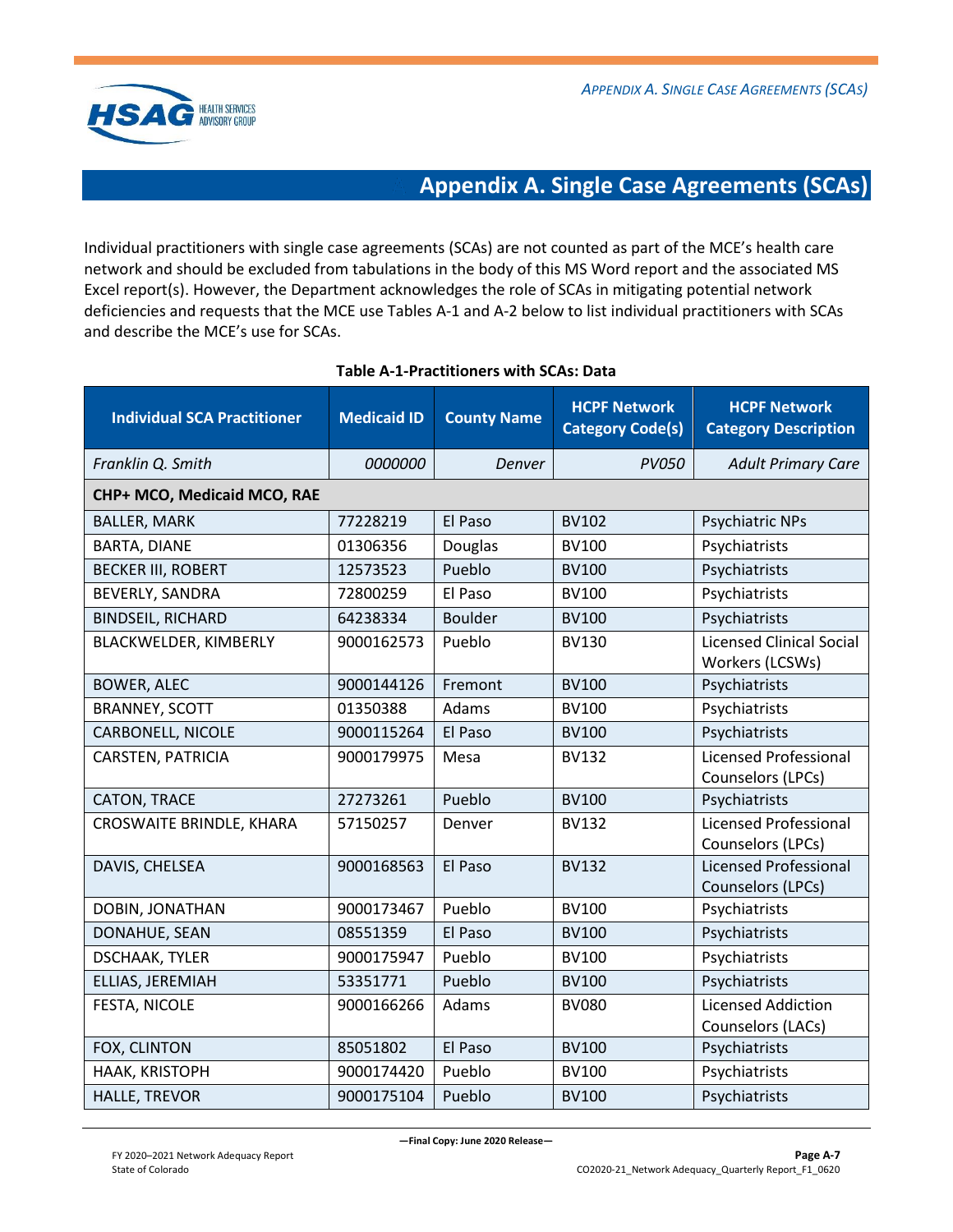

| <b>Individual SCA Practitioner</b> | <b>Medicaid ID</b> | <b>County Name</b> | <b>HCPF Network</b><br><b>Category Code(s)</b> | <b>HCPF Network</b><br><b>Category Description</b>         |
|------------------------------------|--------------------|--------------------|------------------------------------------------|------------------------------------------------------------|
| HILTON, LEVI                       | 44977042           | El Paso            | <b>BV100</b>                                   | Psychiatrists                                              |
| <b>HOSLER, GREG</b>                | 91587760           | Fremont            | <b>BV100</b>                                   | Psychiatrists                                              |
| JARAMILLO-FORD, CARLA              | 01631357           | El Paso            | <b>BV103</b>                                   | Psychiatric CNS -<br>General                               |
| JELTES, DANIEL                     | 9000156320         | El Paso            | <b>BV100</b>                                   | Psychiatrists                                              |
| KARBER, NATHAN                     | 86374273           | Jefferson          | <b>BV100</b>                                   | Psychiatrists                                              |
| <b>KEATOR, LEILANI</b>             | 14924323           | El Paso            | <b>BV131</b>                                   | Licensed Marriage &<br><b>Family Therapists</b><br>(LMFTs) |
| <b>KELLER, TYLER</b>               | 9000148188         | Pueblo             | <b>BV100</b>                                   | Psychiatrists                                              |
| LEATHAM, AUNA                      | 9000143782         | El Paso            | <b>BV100</b>                                   | Psychiatrists                                              |
| LETO, STEVEN                       | 83182250           | Pueblo             | <b>BV100</b>                                   | Psychiatrists                                              |
| LINS JR, ROBERT                    | 72224843           | Fremont            | <b>BV100</b>                                   | Psychiatrists                                              |
| LYONS, CASEY                       | 9000174813         | Fremont            | <b>BV100</b>                                   | Psychiatrists                                              |
| MACEACHERN, TRACY                  | 61974358           | El Paso            | <b>BV100</b>                                   | Psychiatrists                                              |
| MARUSKA, MICHAEL                   | 9000166469         | Pueblo             | <b>BV100</b>                                   | Psychiatrists                                              |
| MCCLEAN, JUSTIN                    | 57275017           | Adams              | <b>BV100</b>                                   | Psychiatrists                                              |
| NARVESON, KRISTIAN                 | 15675335           | Pueblo             | <b>BV100</b>                                   | Psychiatrists                                              |
| NUMSEN, PAUL                       | 39785327           | Fremont            | <b>BV100</b>                                   | Psychiatrists                                              |
| PALLINI, MICHAEL                   | 9000174196         | Pueblo             | <b>BV100</b>                                   | Psychiatrists                                              |
| RAEBURN, DANIELLE                  | 24037389           | Jefferson          | <b>BV100</b>                                   | Psychiatrists                                              |
| RANDALL, KAREN                     | 9000108299         | Pueblo             | <b>BV100</b>                                   | Psychiatrists                                              |
| RICHARDS, CARL                     | 72488549           | Delta              | <b>BV100</b>                                   | Psychiatrists                                              |
| RICKARD, JEFFREY                   | 92584268           | Jefferson          | <b>BV100</b>                                   | Psychiatrists                                              |
| ROCKLER, KENDALL                   | 9000162728         | Pueblo             | <b>BV100</b>                                   | Psychiatrists                                              |
| SANDERS, LINDA                     | 9000161282         | Fremont            | <b>BV100</b>                                   | Psychiatrists                                              |
| SEIFERD, IDA                       | 23371218           | Fremont            | <b>BV130</b>                                   | <b>Licensed Clinical Social</b><br>Workers (LCSWs)         |
| SELL, JASON                        | 60908572           | Adams              | <b>BV100</b>                                   | Psychiatrists                                              |
| SKEWES, ELIZABETH                  | 61753734           | Pueblo             | <b>BV100</b>                                   | Psychiatrists                                              |
| SOOCH, YADAVINDER                  | 84683848           | El Paso            | <b>BV100</b>                                   | Psychiatrists                                              |
| SOUDER, CHRISTOPHER                | 27631036           | El Paso            | <b>BV100</b>                                   | Psychiatrists                                              |
| TAYLOR, MARY                       | 9000177840         | El Paso            | <b>BV130</b>                                   | <b>Licensed Clinical Social</b><br>Workers (LCSWs)         |
| THACKER, GREGORY                   | 9000120890         | El Paso            | <b>BV100</b>                                   | Psychiatrists                                              |
| WISINSKI, BRANDON                  | 9000174172         | Fremont            | <b>BV100</b>                                   | Psychiatrists                                              |
| WISNIEWSKI, MICHAEL                | 67372279           | Jefferson          | <b>BV100</b>                                   | Psychiatrists                                              |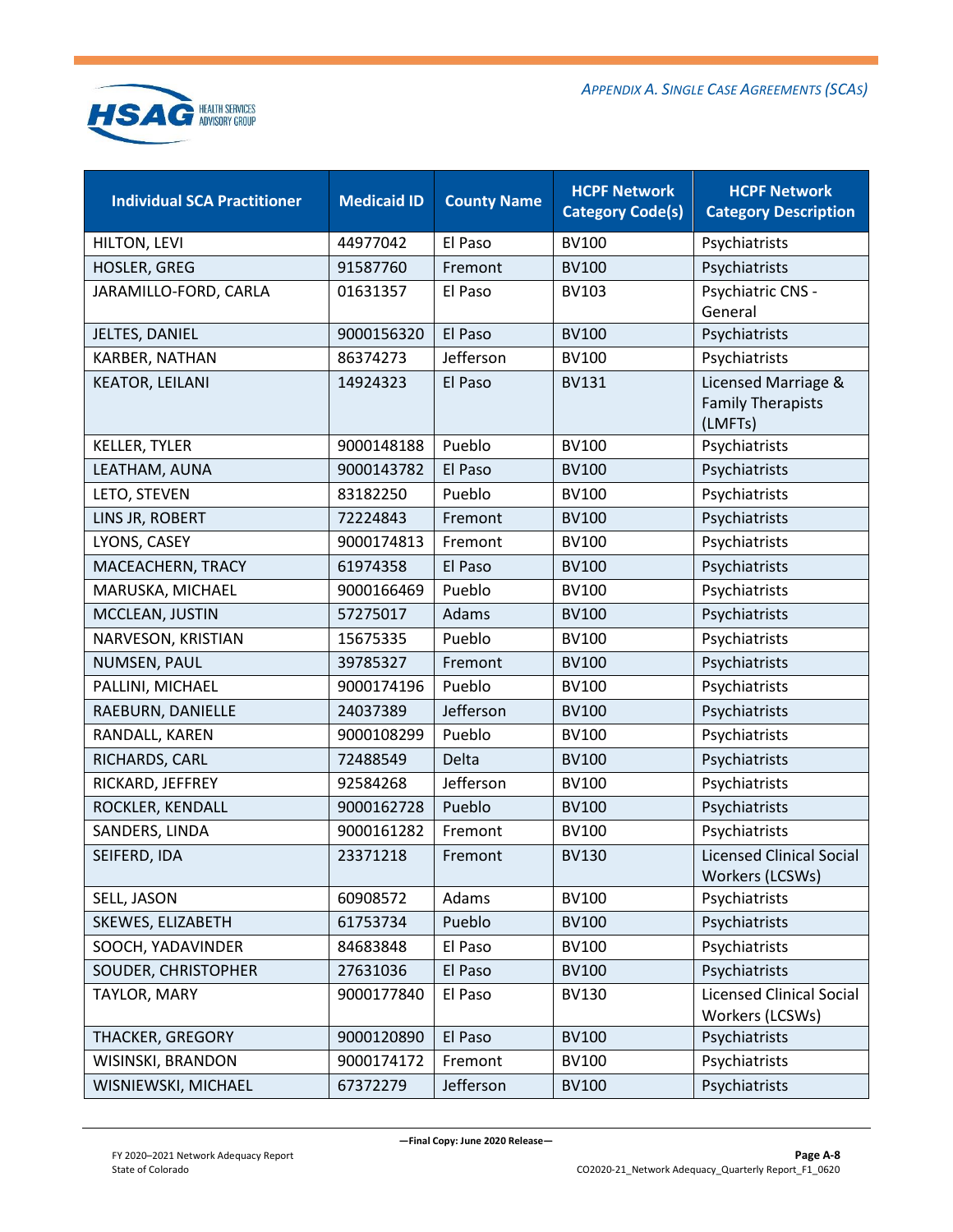



| <b>Individual SCA Practitioner</b> | Medicaid ID | County Name | <b>HCPF Network</b><br><b>Category Code(s)</b> | <b>HCPF Network</b><br><b>Category Description</b> |
|------------------------------------|-------------|-------------|------------------------------------------------|----------------------------------------------------|
| YANG, GEORGE                       | 85520284    | Fremont     | BV100                                          | Psychiatrists                                      |
| ZEPERNICK, RUSHTON                 | 35501332    | Boulder     | <b>BV100</b>                                   | Psychiatrists                                      |

#### **Table A-2-Practitioners with SCAs: Discussion**

**Describe the MCE's approach to expanding access to care for Members with the use of SCAs. Describe the methods used to upgrade practitioners with SCAs to fully contracted network practitioners.** 

#### **CHP+ MCO, Medicaid MCO, RAE**

Out-of-network providers are able to request SCAs to render service for HCI Members for the purpose of continuity of care or specialty services that are not available through the current network. Additionally, providers who are undergoing the credentialing process may request SCAs to start working with HCI Members. Upon review of the SCA data for this quarter, the psychiatrists on the report rendered services through an emergency department visit or an inpatient episode. HCI is monitoring SCA data on a monthly basis to recruit those providers that have received multiple SCAs and are not in the credentialing process. In the previous report, two (2) providers who rendered services through an SCA initiated the credentialing process. The providers are completing the process and a dedicated HCI staff is assisting them with the process. They are Kimberly Blackwelder and Ida Seiferd. In total, HCI is outreaching 9 providers with history of SCAs to have them join the network. Please reference Table 2B for details on pages 2-6 to 2-11.